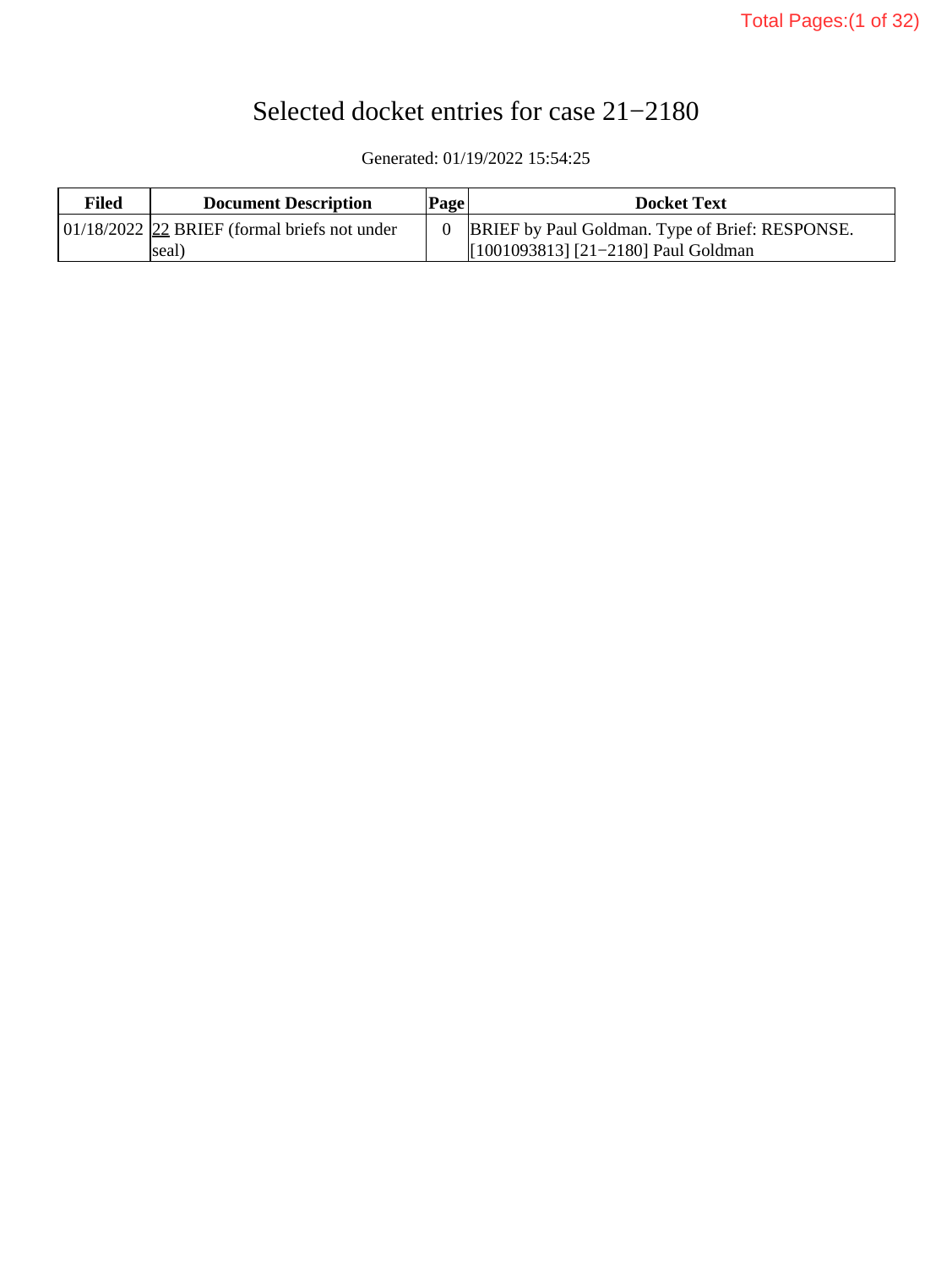**RECORD NO. 21-2180**

## In The

# United States Court Of Appeals For The Fourth Circuit

# **PAUL GOLDMAN,**

*Plaintiff – Appellee,*

**v.** 

**ROBERT BRINK, Chairman of the State Board of Elections, in his official capacity; JOHN O'BANNON, Vice Chair of the State Board of Elections, in his official capacity; JAMILAH D. LECRUISE, Secretary of the State Board of Elections, in her official capacity; CHRISTOPHER PIPER, Commissioner of the State Board of Elections, in his official capacity,**

*Defendants – Appellants***,**

**and**

**VIRGINIA STATE BOARD OF ELECTIONS; RALPH NORTHAM, Governor of Virginia, in his official capacity**

*Defendants*

## **ON APPEAL FROM THE UNITED STATES DISTRICT COURT FOR THE EASTERN DISTRICT OF VIRGINIA AT RICHMOND**

**\_\_\_\_\_\_\_\_\_\_\_\_\_**

#### **BRIEF OF APPELLEE \_\_\_\_\_\_\_\_\_\_\_\_\_\_**

**Paul Goldman P.O. Box 17033 4414 Grove Avenue Richmond, VA 23221 804-833-6313 goldmanusa@aol.com**

**(***Pro Se***)**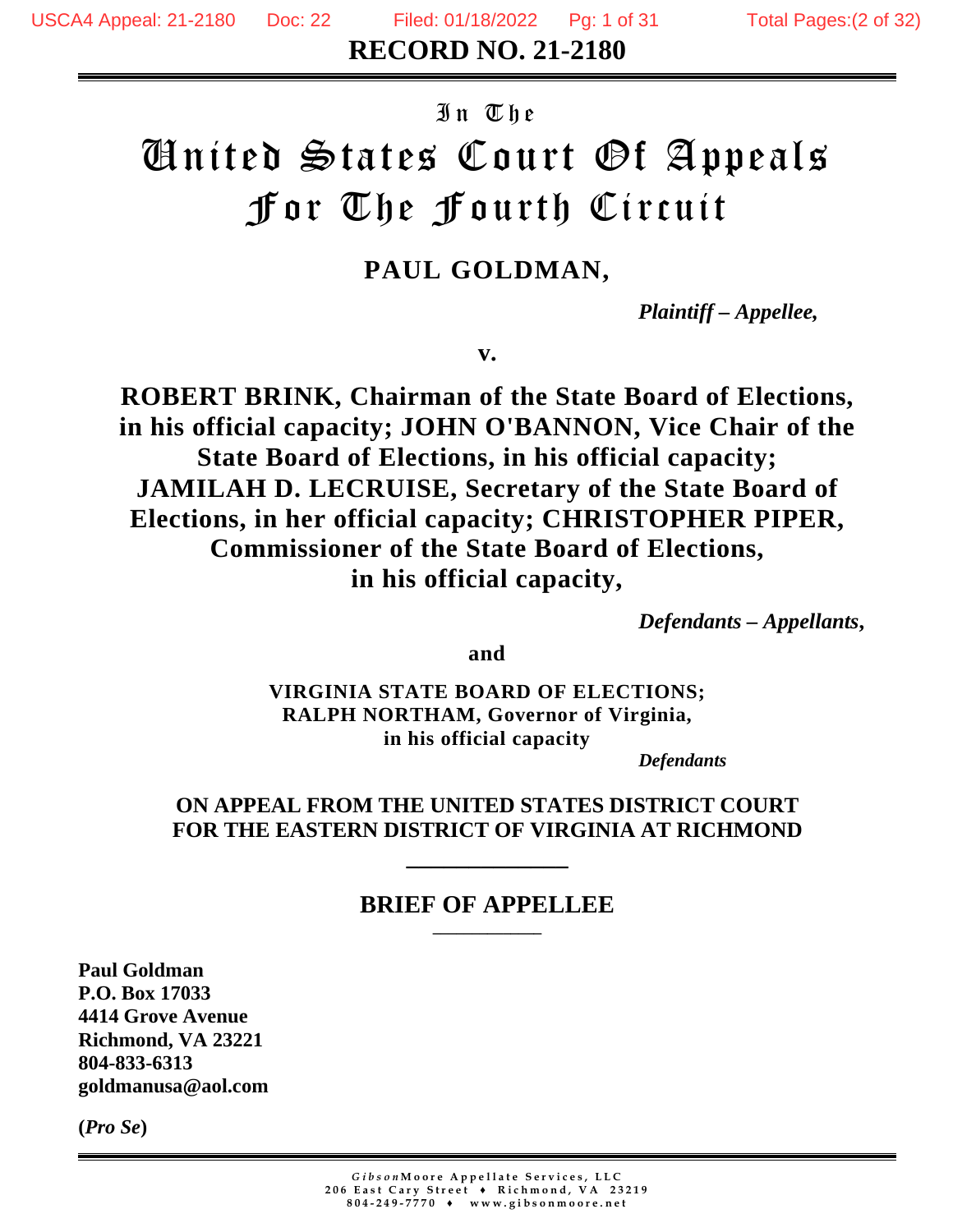#### UNITED STATES COURT OF APPEALS FOR THE FOURTH CIRCUIT

#### **DISCLOSURE STATEMENT**

- In civil, agency, bankruptcy, and mandamus cases, a disclosure statement must be filed by all parties, with the following exceptions: (1) the United States is not required to file a disclosure statement; (2) an indigent party is not required to file a disclosure statement; and (3) a state or local government is not required to file a disclosure statement in pro se cases. (All parties to the action in the district court are considered parties to a mandamus case.)
- In criminal and post-conviction cases, a corporate defendant must file a disclosure statement.  $\bullet$
- In criminal cases, the United States must file a disclosure statement if there was an organizational victim of the alleged criminal activity. (See question 7.)
- Any corporate amicus curiae must file a disclosure statement.  $\bullet$
- Counsel has a continuing duty to update the disclosure statement.

Caption:  $G \circ L \circ m \circ N \vee B \circ m \circ K$ ,  $F \circ L$  $No. 21-2180$ Pursuant to FRAP 26.1 and Local Rule 26.1,  $\frac{P_{Au L} C_{oL} D_{m A N}}{(\text{name of party/amicus})}$ who is  $\sqrt{\frac{\text{op}(Lle)}{\text{op}(L|L|)}}$ , makes the following disclosure:<br>(appellant/appellee/petitioner/respondent/amicus/intervenor) Is party/amicus a publicly held corporation or other publicly held entity?  $\Box$ YES  $\Box$ WO  $\mathbf{1}$ .  $\Box$ YES  $\nabla$ NO  $2.$ Does party/amicus have any parent corporations? If yes, identify all parent corporations, including all generations of parent corporations:

 $3.$ Is 10% or more of the stock of a party/amicus owned by a publicly held corporation or other publicly held entity?  $\Box$  YES $\Box$  NO If yes, identify all such owners: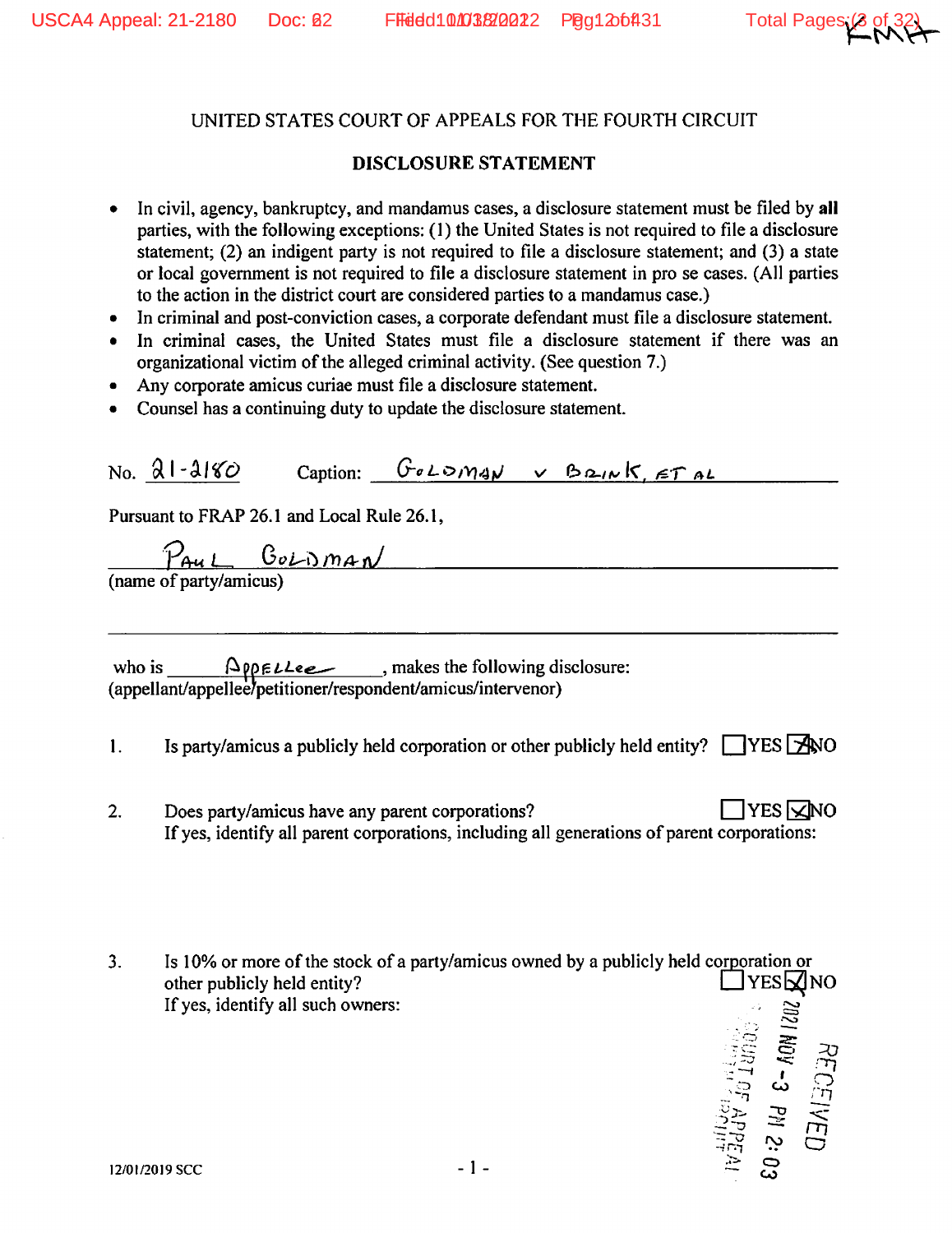- 4. Is there any other publicly held corporation or other publicly held entity that has a direct financial interest in the outcome of the litigation? **TYESRANO** If yes, identify entity and nature of interest:
- 5. □YES⊠NO Is party a trade association? (amici curiae do not complete this question) If yes, identify any publicly held member whose stock or equity value could be affected substantially by the outcome of the proceeding or whose claims the trade association is pursuing in a representative capacity, or state that there is no such member:
- 6. Does this case arise out of a bankruptcy proceeding? □YESMNO If yes, the debtor, the trustee, or the appellant (if neither the debtor nor the trustee is a party) must list (1) the members of any creditors' committee, (2) each debtor (if not in the caption), and (3) if a debtor is a corporation, the parent corporation and any publicly held corporation that owns 10% or more of the stock of the debtor.

□YESENO 7. Is this a criminal case in which there was an organizational victim? If yes, the United States, absent good cause shown, must list (1) each organizational victim of the criminal activity and (2) if an organizational victim is a corporation, the parent corporation and any publicly held corporation that owns 10% or more of the stock of victim, to the extent that information can be obtained through due diligence.

| Signature:   | Сц                                |
|--------------|-----------------------------------|
| Counsel for: | $\mathcal{O}$<br>$\mathcal{A}$ is |

Date: 1 Nov 2021

 $-2-$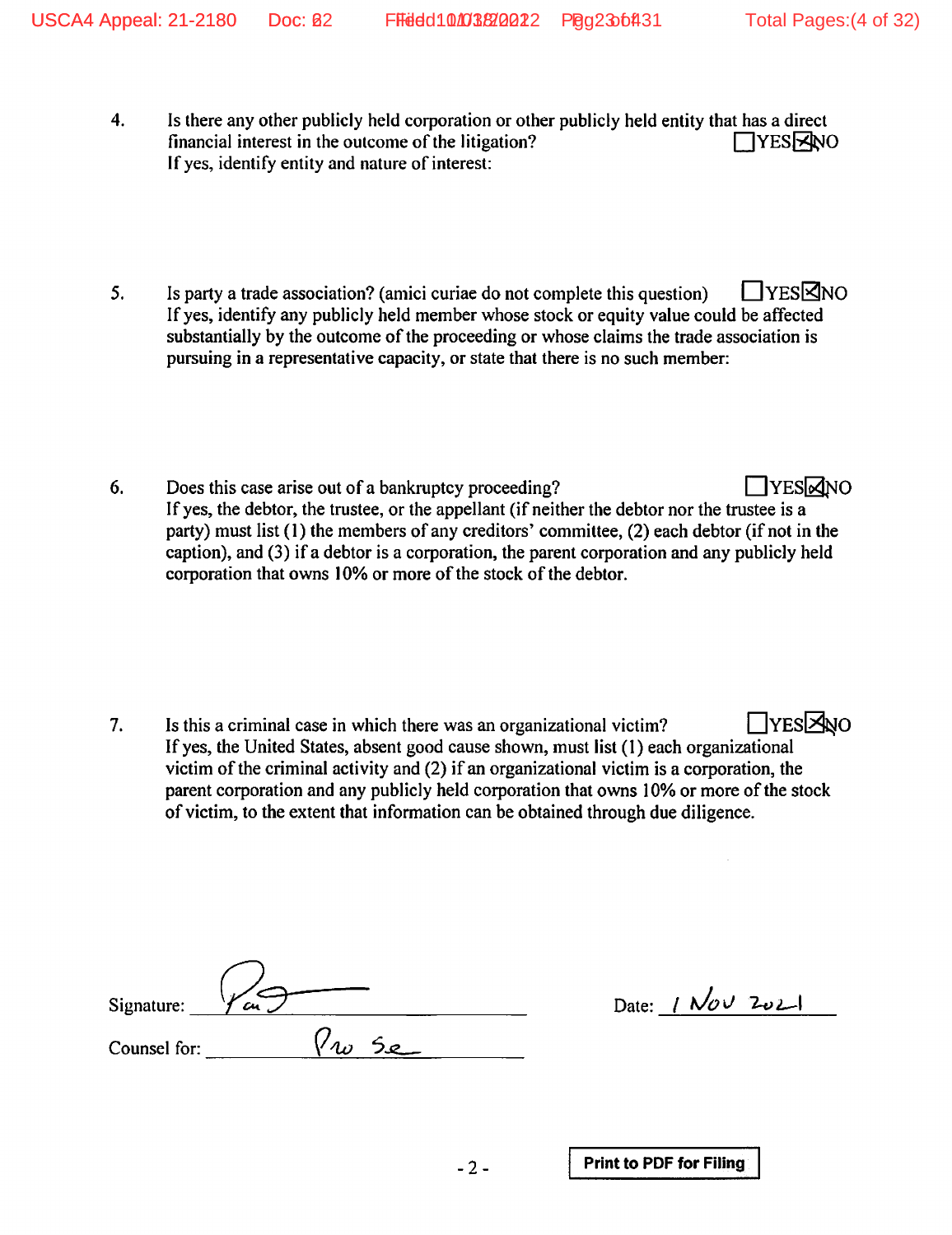# **TABLE OF CONTENTS**

| <b>DISCLOSURE STATEMENT</b>                                                   |
|-------------------------------------------------------------------------------|
|                                                                               |
|                                                                               |
|                                                                               |
|                                                                               |
|                                                                               |
|                                                                               |
|                                                                               |
| $\mathbf{I}$ .<br>Appellee's recognized federal constitutional claims are not |
| Appellee has presented a substantial federal question14<br>$\Pi$ .            |
| III.                                                                          |
| Appellants' 11th Amendment appeal is seemingly not well<br>IV.                |
|                                                                               |
|                                                                               |
|                                                                               |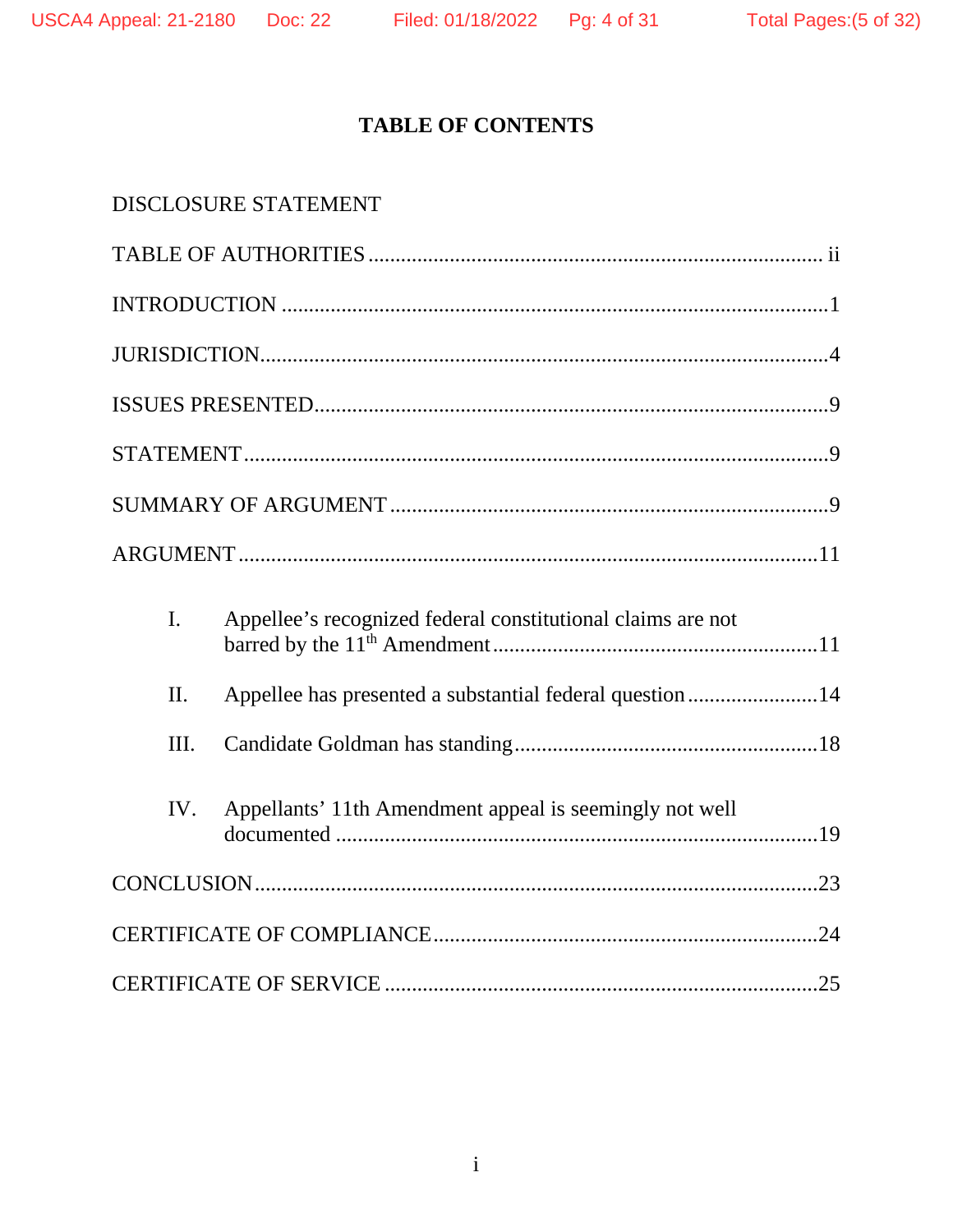# **TABLE OF AUTHORITIES**

|                                 | Page |
|---------------------------------|------|
| <b>CASES</b>                    |      |
| Bragg v. West Virginia,         |      |
| Bush v. Gore,                   |      |
| Carney v. Adams,                |      |
| Cohen v. Beneficial Loan Corp., |      |
| Cosner v. Dalton.               |      |
| Cosner v. Robb,                 |      |
| Covington v. North Carolina,    |      |
| Cunningham v. Lester,           |      |
| Davis v. Mann,                  |      |
| Ex parte Young,                 |      |
| Gaffney v. Cunmings,            |      |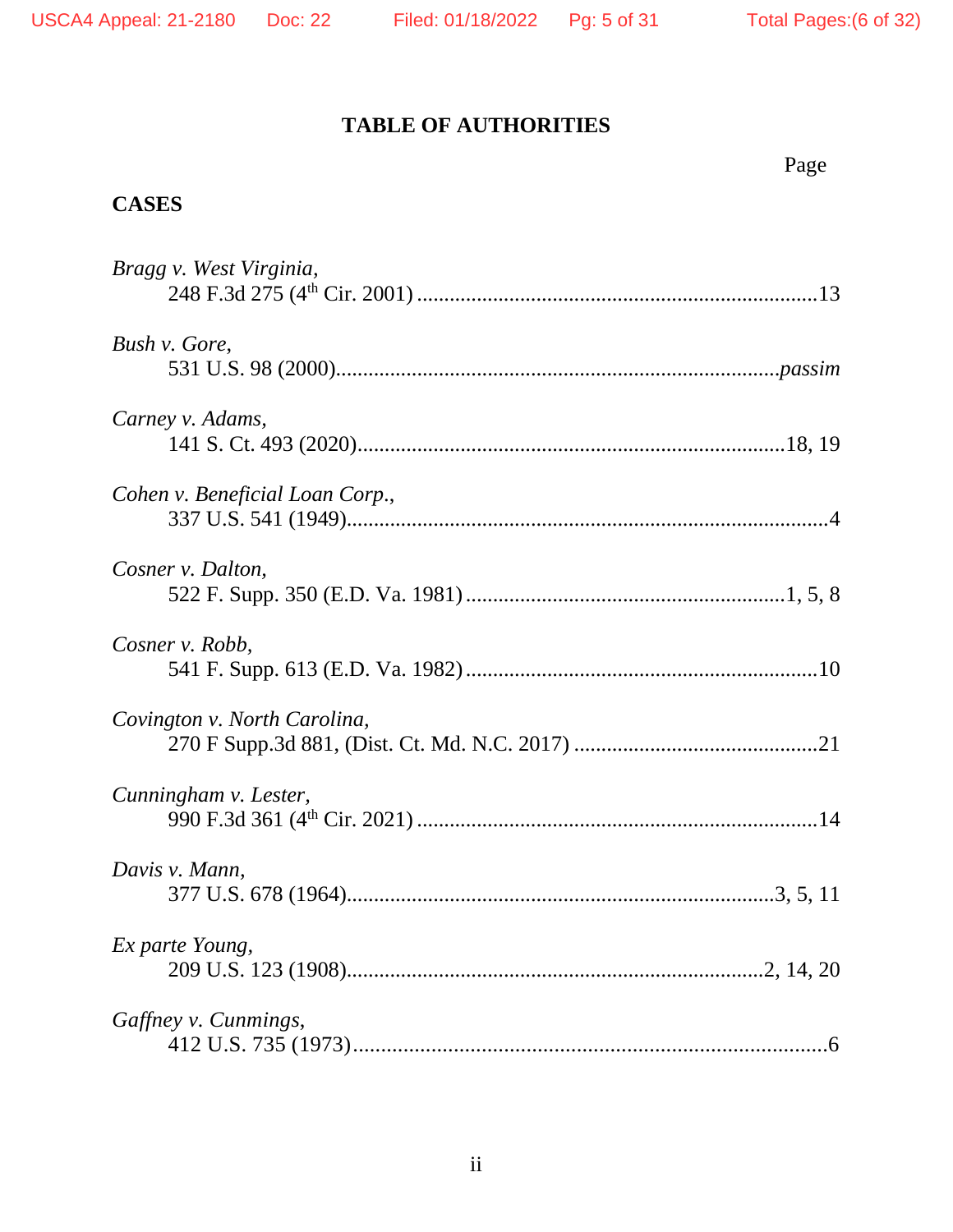| Gill v. Whitford,                                                 |
|-------------------------------------------------------------------|
| Harris v. Arizona Independent Redistricting Commission,           |
| Harris v. McCrory,                                                |
| Johnson v. Jones,                                                 |
| Libertarian Party of Virginia v. Judd,                            |
| Mahan v. Howell,                                                  |
| Mann v. Davis,                                                    |
| Meyer v. Grant,                                                   |
| Mitchell v. Forsyth,                                              |
| Page v. Virginia State Board of Elections,                        |
| Puerto Rico Aqueduct and Sewer Authority v. Metcalf & Eddy, Inc., |
| Reynolds v. Sims,                                                 |
| Scheuer v. Rhodes,<br>.22                                         |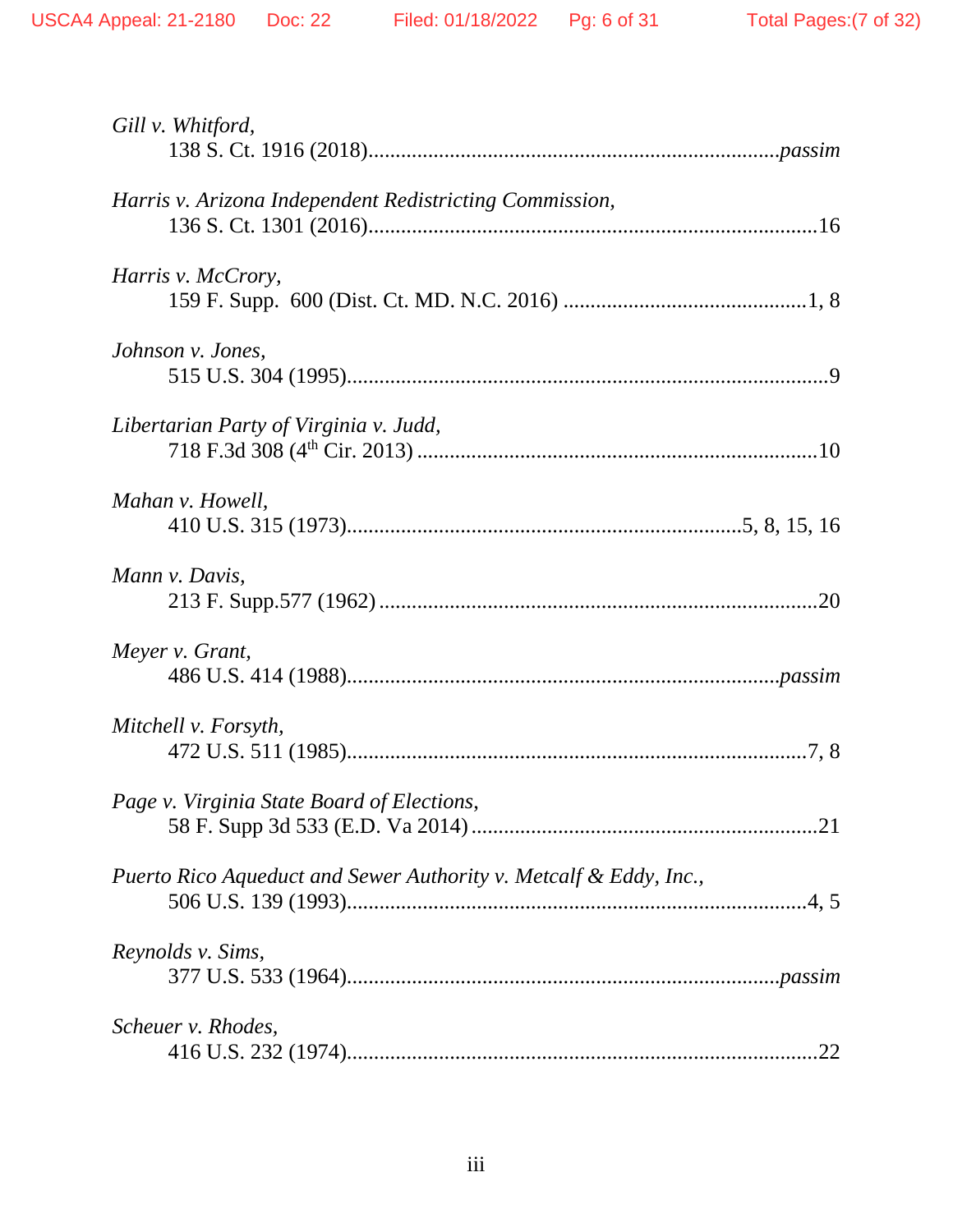| Sinkfield v. Kelley,             |
|----------------------------------|
| Swint v. Chambers County Comm'n, |
| United States v. Hays,           |
| Williams v. Rhodes,              |
| Winfield v. Bass,                |
| Wright v. North Carolina,        |
| <b>STATUTES</b>                  |
|                                  |
|                                  |
|                                  |
|                                  |
| .20                              |
| <b>CONSTITUTIONAL PROVISIONS</b> |
|                                  |
|                                  |
| <b>OTHER AUTHORITIES</b>         |

[data-products-at-a-glance.html](https://www.census.gov/programs-surveys/decennial-census/guidance/2010/2010-data-products-at-a-glance.html) (Last Visited January 18, 2022).....................................................................15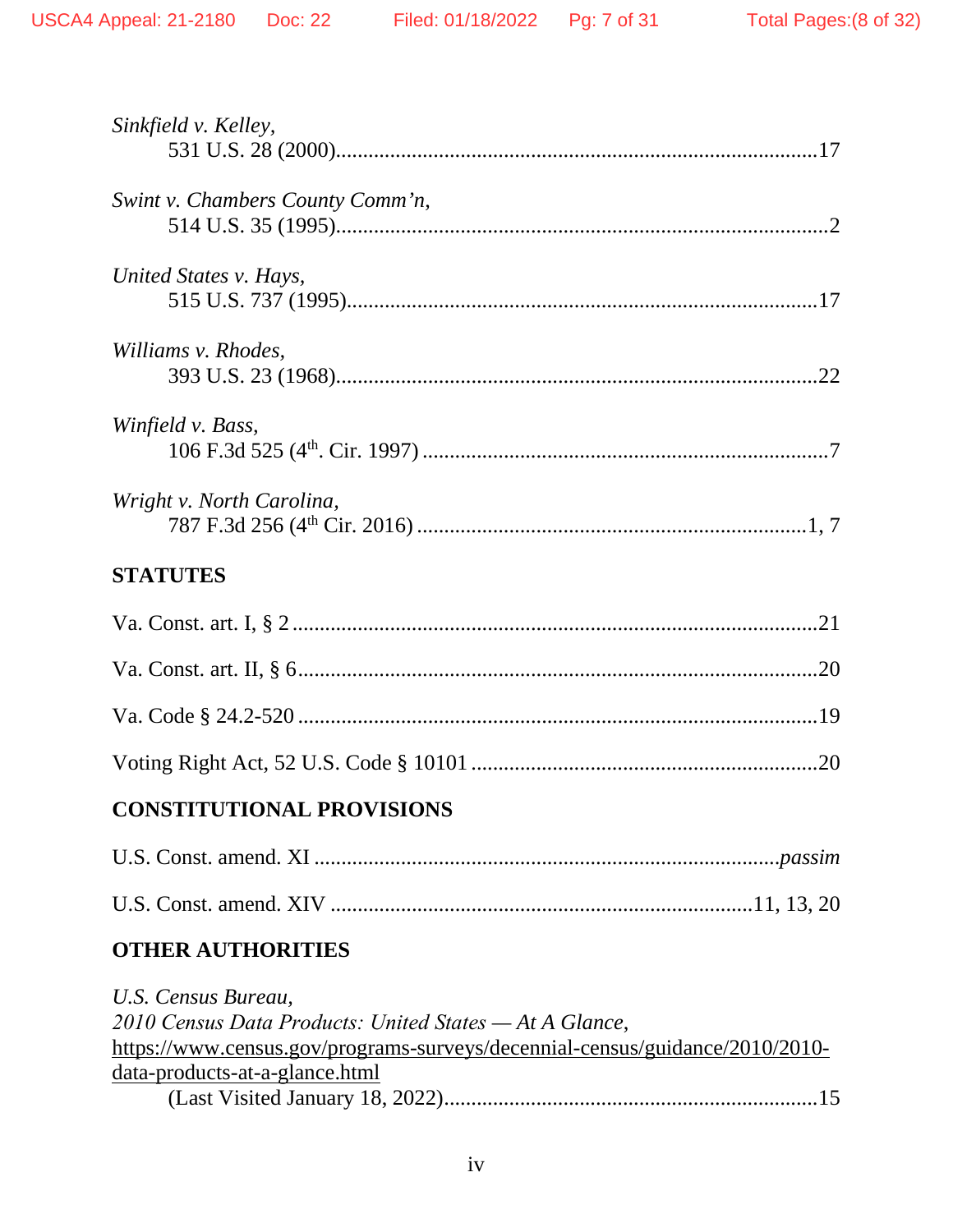#### **INTRODUCTION**

The Court: "Mr. Goldman…I just want to confirm…you are asking… essentially [for] *Cosner* relief." JA 079.

Mr. Goldman: "Yes." JA 079.

Judge Novak referenced *Cosner v. Dalton,* 522 F. Supp 350 (E. D. Va. 1981) (hereinafter "*Cosner*"), the leading 4<sup>th</sup> Circuit case on holding a general election for the Virginia House of Delegates (hereinafter "House") using unconstitutional electoral districts in a reapportionment year violates the U.S. Constitution. "*Virginia citizens* are *entitled to vote as soon as possible* for their representatives *under a constitutional appointment plan*." *Id.* at 364 (Emphasis added). The threejudge court in *Harris v. McCrory*, 159 F. Supp. 600, 627 (Dist. Ct. MD. N. Car 2016), in the opinion by the Hon. Roger Gregory, found this rationale persuasive.

The only issue decided by the District Court below was the rejection of Appellant's claim they were immune from suit because they were not responsible for conducting state elections as alleged by Appellee. SA 002 and 003. In this interlocutory appeal, Appellants do not even try to refute the specific reasons given by Judge Novak for his rejection. Appellants never cite *Cosner*. They surely realized Judge Novak's opinion tracks this Circuit's jurisprudence. *Wright v. North Carolina*, 787 F 3d 256 (4<sup>th</sup> Cir. 2016). Instead they mainly focus on alleged standing issues.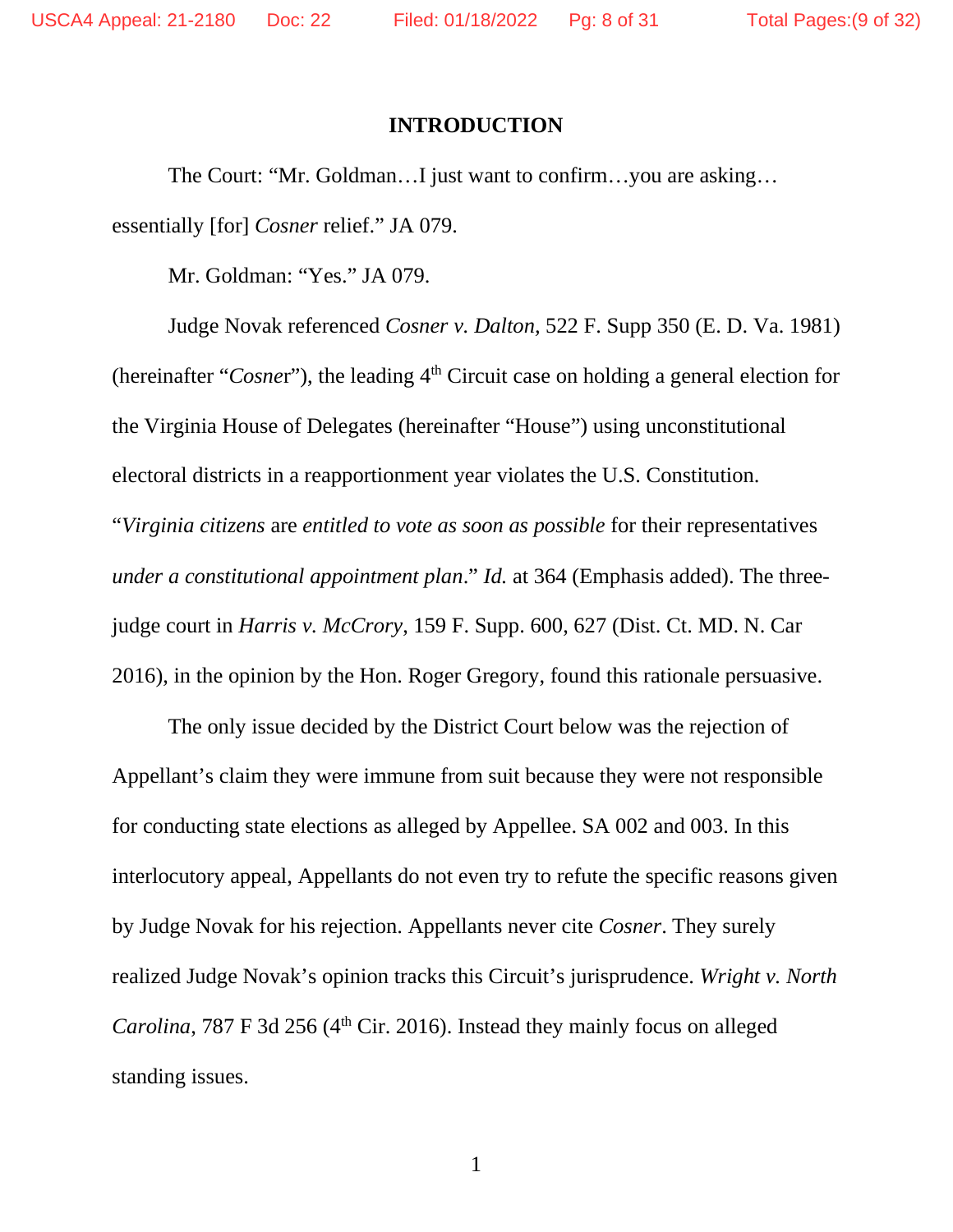Yet Judge Novak pointedly reserved the standing issue for future factual and legal development, saying Appellants didn't challenge standing. "I gave you the full time on the motion to dismiss…you didn't raise standing;" JA 107. Appellants had earlier said "Your honor, we moved to dismiss (only) on the Eleventh Amendment because…). JA 092. Judge Novak rejected their "sovereign immunity" claim while establishing a briefing schedule on the standing issue. JA 071-72.

The District Court anticipated an appeal limited to Appellants' 11<sup>th</sup> Amendment sovereign immunity claim – nothing else. JA 067. "(I)f you…appeal on sovereign immunity…everything is stayed." JA 112.

Interlocutory appeals are "best understood as a …practical construction" of the collateral order doctrine. *Swint v. Chambers County Comm'n*, 514 U.S. 35, 41 (1995). The U.S. Supreme Court "disallow[s] appeal from any decisions which is tentative, informal, or incomplete." *Id*. at 42.

Appellee believes Appellants may therefore have included issues inappropriate for this appeal. However, Appellee will discuss them so the Court will see they lack substantive merit.

The Appellants' first suggest Appellee is using "subterfuge" to hide a state claim in federal clothing to bypass *Ex parte Young*, 209 U.S. 128 (1908). Br, p.17.

This is moot court rhetoric aimed at hiding the fact they have abandoned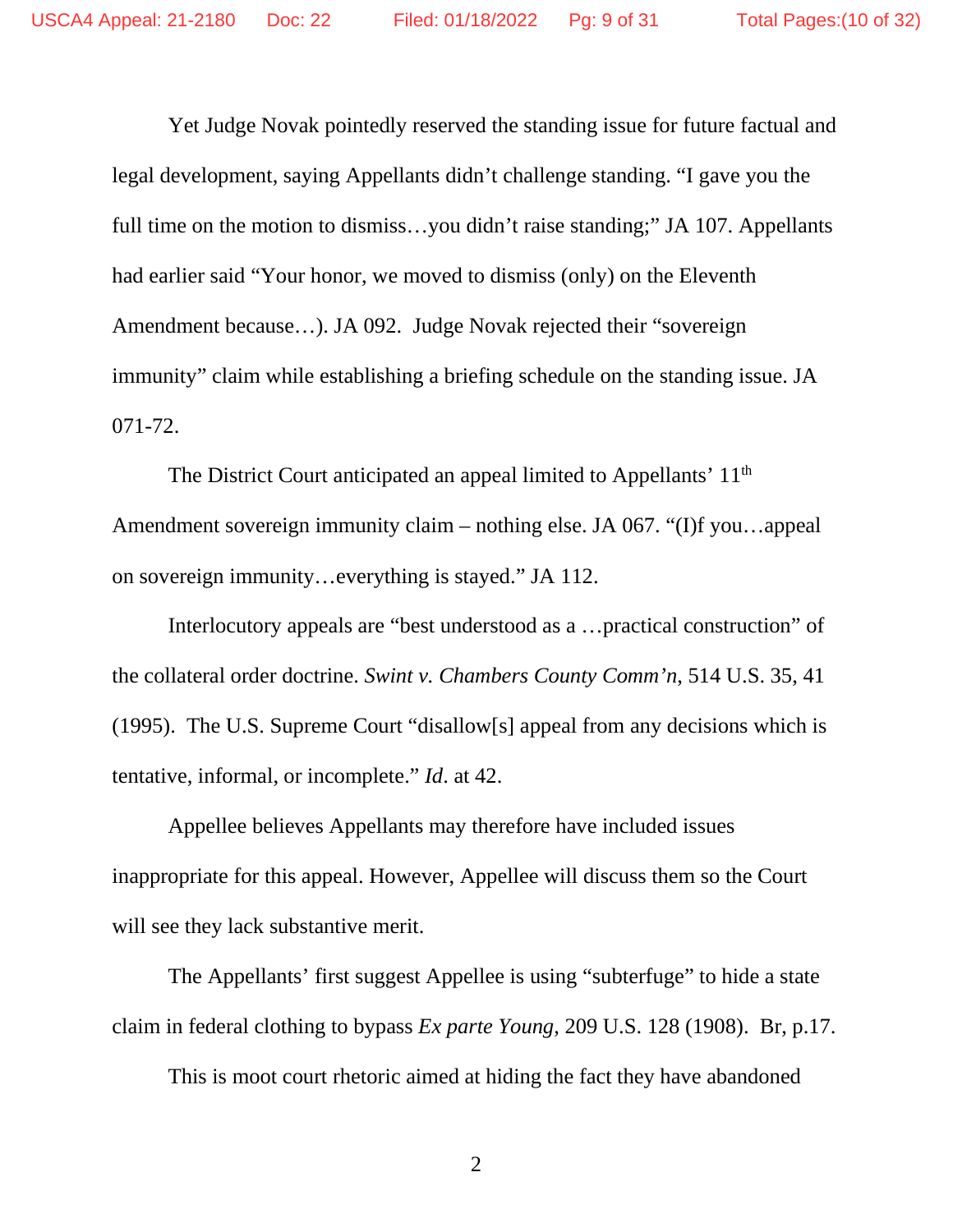their months long claim of being immune from suit due to their possessing no powers specially connected to conducting statewide elections. SA 002, 003, 009. In Virginia's seminal redistricting, *Davis v. Mann*, 377 U.S. 678, 680 (1964) said similar state election officials were proper parties as "(d)efendants, sued in their representative capacities, were various officials charged with duties in connection with state elections." The recent Final Order Establishing Voting Districts from the Supreme Court of Virginia, assigned to the "State Board of Elections and the Virginia Department of Elections" the job of ensuring that future elections for the House of Delegates are conducted according to the applicable state election law. SA 036.

But in order to give the appearance of this being a sovereign immunity appeal, Appellant's cite *Reynolds v. Sims,* 377 U.S. 533 (1964) for support of their "subterfuge" state claim rationale. Had they read a little further in that opinion, they would have seen the following declaration: to wit, "(w)hile we do not intend to indicate that decennial reappointment is a constitutional requisite, compliance with such an approach would clearly meet the minimal requirements...But if reapportionment were accomplished with less frequency, it would *assuredly be constitutionally suspect*." *Id*. at 584 and 585 (Emphasis added).

Renown Supreme Court cases, *Meyer v. Grant*, 486 U.S. 414 and *Bush v. Gore*, 531 U.S. 98 (2000), likewise explain the rationale for Appellee properly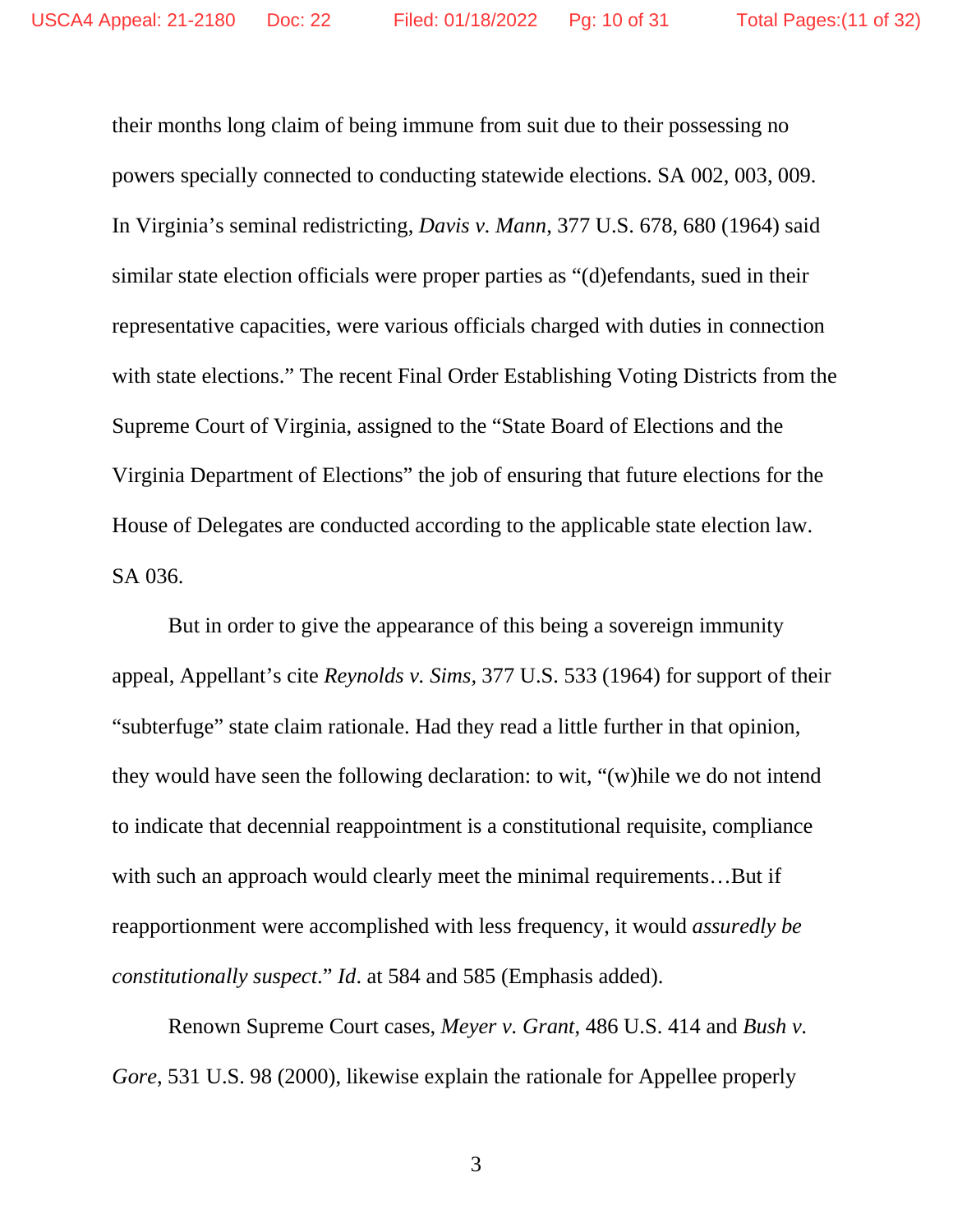pleading a federal constitutional claim. Thus based either on *Cosner's* direct route, or the indirect path of *Meyer* and *Bush*, Appellee's lawsuit is well grounded in federal constitutional law. As to the other claims in the Appeal, it will shortly be seen how they are rooted in an inappropriate, not to mention an incorrect standing argument, far afield from their rejected  $11<sup>th</sup>$  Amendment immunity claim. Indeed the main one relies on a curious use of a cherrypicked quote from their key case, *Gill v. Whitford*, 138 S. Ct. 1916 (2018).

#### **JURISDICTION**

This Court has jurisdiction to consider the issues properly before it in this interlocutory appeal – not all the matters raised by Appellants. The  $11<sup>th</sup>$ Amendment is properly construed as a shield, not a sword. "Interlocutory appeals…are the exception, not the rule" and issues not appealable as of right, regardless of how Appellants frame them, are not properly before the Court. *Johnson*, supra. See also *Cohen v. Beneficial Loan Corp*. 337 U.S. 541 (1949). Pursuant to *Puerto Rico Aqueduct and Sewer Authority v. Metcalf & Eddy, Inc.*, 506 U.S. 139 (1993). Appellants could of course challenge the District Court's rejection of their argument that they had neither the power nor the special relationship to conduct state elections as pled by Appellee. *Puerto Rico*, infra at 147. Indeed, Judge Novak made clear at the hearing every other issue but the Appellants articulated reasons for claiming 11<sup>th</sup> Amendment protection were not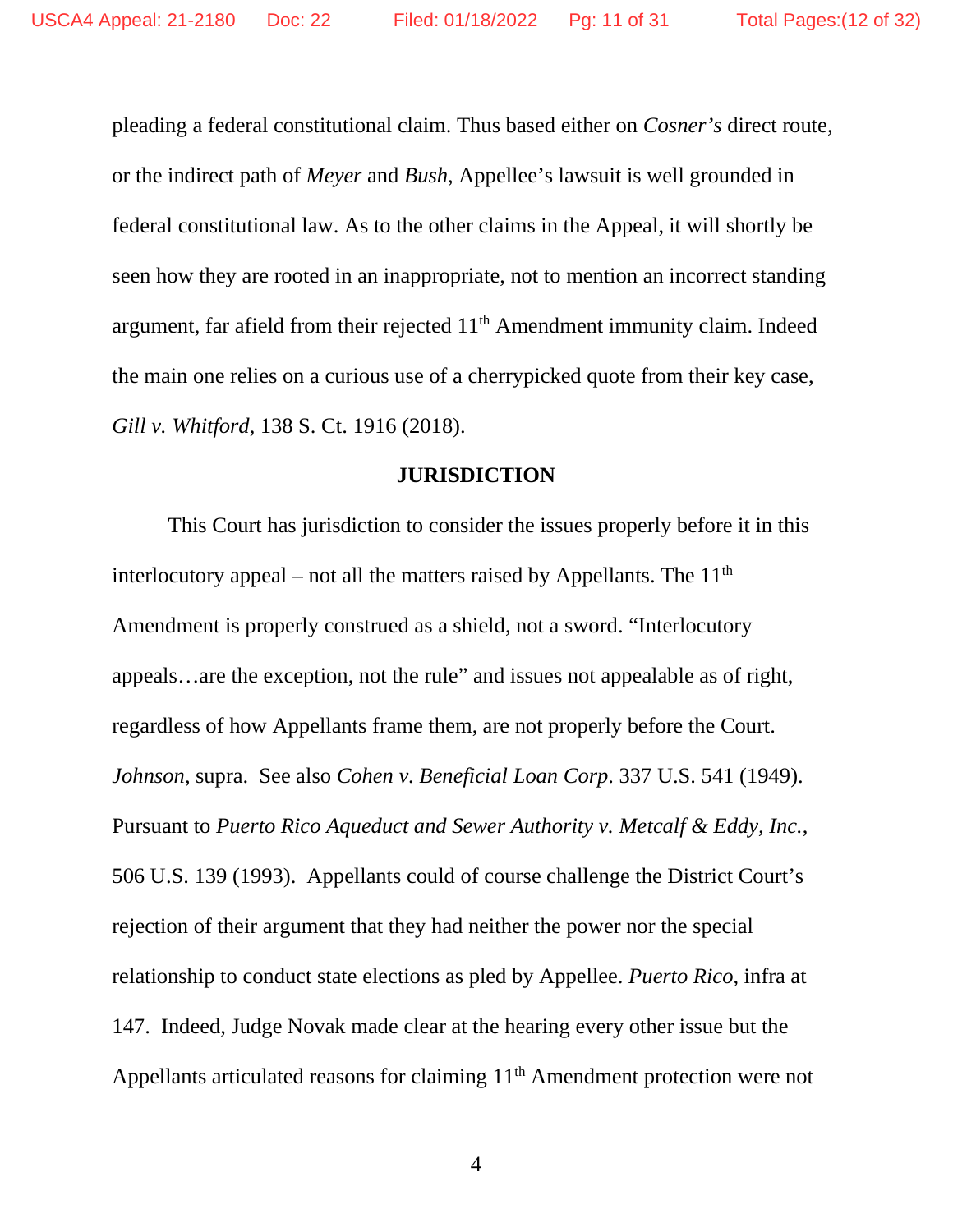final, indeed he gave Appellants to file another motion to dismiss on any other issue. JA 111. They declined. Moreover, they are now no longer making that  $11<sup>th</sup>$ Amendment claim. Apparently, they now have changed their mind and concede they have all along been tasked to conduct state elections.

Appellants instead make three basic arguments.

First, they persist in mischaracterizing Appellee's equal protection argument as a disguised state claim despite *Cosner*, supra, *Davis*, supra, *Mahan*, infra, *Meyer* and *Bush*, supra. *Puerto Rico*, supra, however allows government officials to make clearly wrongful assertions in an interlocutory appeal.

Second, Appellants' challenge Appellee's standing as a candidate. They cite no case claiming this is appropriate in an  $11<sup>th</sup>$  Amendment interlocutory appeal. This is precisely the kind of issue best left to the trier of fact, as the hearing transcript of Appellants' lead counsel showed. JA 105. The District Court explicitly did not decide standing and factual development here is required. Indeed, Appellants inexplicably misinformed this Court about the decision below. "*As the court recognized* ", claim Appellants, "Goldman's vote was if anything, inflated, not deflated, by the use of these districts." Br., p.13.

In truth, Judge Novak recognized no such thing.

The Court: "I don't know if he has standing or not." JA 109.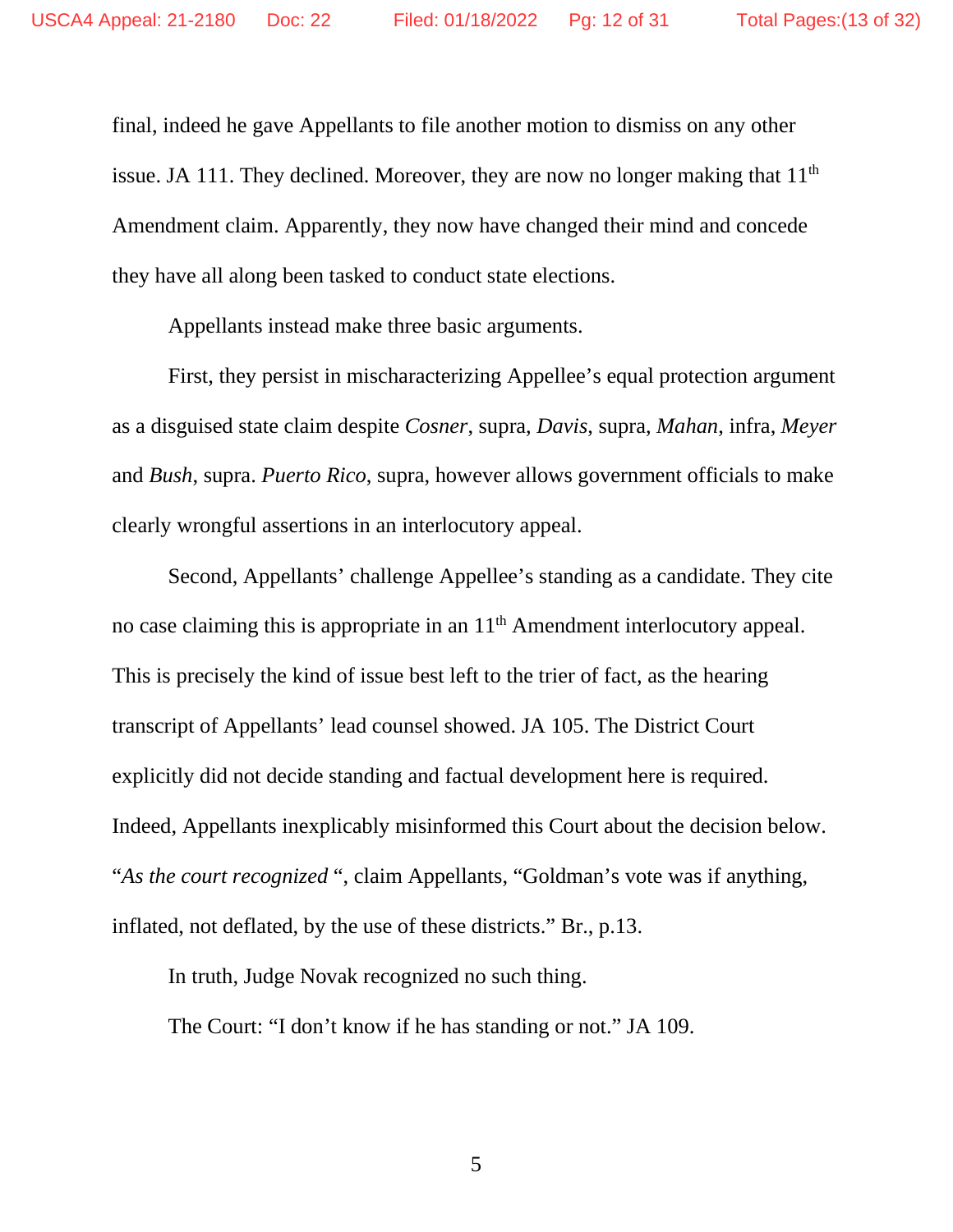The District Court's Memorandum Opinion addresses Defendants' Motion to Dismiss the Second Amended Complaint, which raises only sovereign immunity arguments. JA 45. Judge Novak noted "Defendants did not bring a standing challenge." *Id.* "Nor did they reply to Plaintiff's Response to their renewed Motion to Dismiss." *Id.* For this reason the Order being appealed established a briefing schedule to develop the proper record for further proceedings. JA 072. Appellee declines to speculate on the motivation for Appellants providing such misinformation to this Court. But it is important to be clear: there was no final decision on any related standing issue as the Order clearly states. JA 071. Appellant's candidate standing claim is not appropriate for an 11<sup>th</sup> Amendment interlocutory appeal.

Judge Novak's colloquy on standing included his saying "(p)articularly under *Gill v. Whitford*, the Supreme Court's case on this, I believe that Mr. Goldman is going to have to demonstrate that his individual vote is underrepresented for malapportionment." JA 088. With all due respect, *Gill v. Whitford*, 138 S. Ct. 1916 (2018), is not a *Reynolds* case. It is a "partisan gerrymandering" case*. Id.* at 1941. *Gill* said "(o)ur first consideration of a partisan gerrymandering claim came in *Gaffney v. Cunmings*, 412 U.S. 735 (1973)". Reynolds, *supra*, was decided in 1964. There are key, fundamental differences.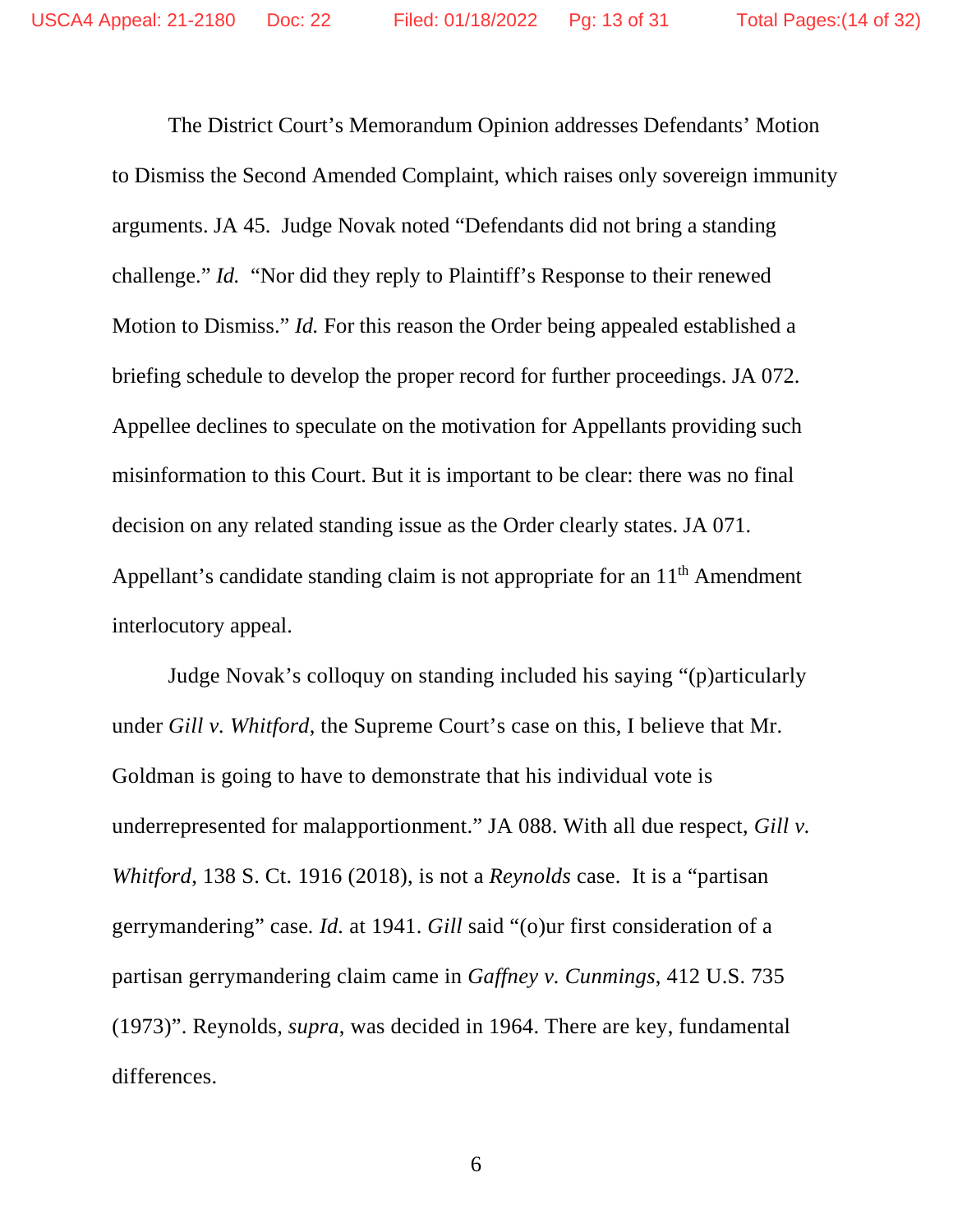Yet, thirdly, Appellant's main thrust on standing is their saying "Goldman's effort to bring this claim in federal court also fails for another reason: Goldman lacks standing." Br., p.20. They base this on their unique, unsupported view of the facts required for the statistical analysis needed in a *Reynolds* case. Appellee reads *Puerto Rico*, supra, as acknowledging there will be 11<sup>th</sup> Amendment sovereign Immunity cases where the law and facts are intertwined, a clean line not easily found. But an interlocutory appeal can't be one rooted in a genuine issue of disputed fact. *Winfield v. Bass*, 106 F.3d 525  $(4<sup>th</sup>$ . Cir. 1997). The review of the challenged denial of sovereign immunity would therefore seem only ripe for decision if it "turns on an issue of law." *Mitchell v. Forsyth*, 472 U.S. 511, 530 (1985).

This is important since Appellants claim the "baseline for standing" in the instant case "is the 'hypothetical district' that Goldman would receive if he were to obtain the relief, he seeks: proportionate districts based on the 2020 Census." Br., p.23. Appellants cite *Gill*, supra for this proposition. But this is not what Gill said at all. *Gill* is a partisan gerrymandering case, not a *Reynolds* case. *Gill* explains the difference between a partisan gerrymandering case and a *Reynolds* case precisely in the section of their opinion from where Appellants lifted their cherrypicked quote. In a partisan gerrymandering case, the "harm arises from the particular composition of the voter's own district, which causes his vote – having been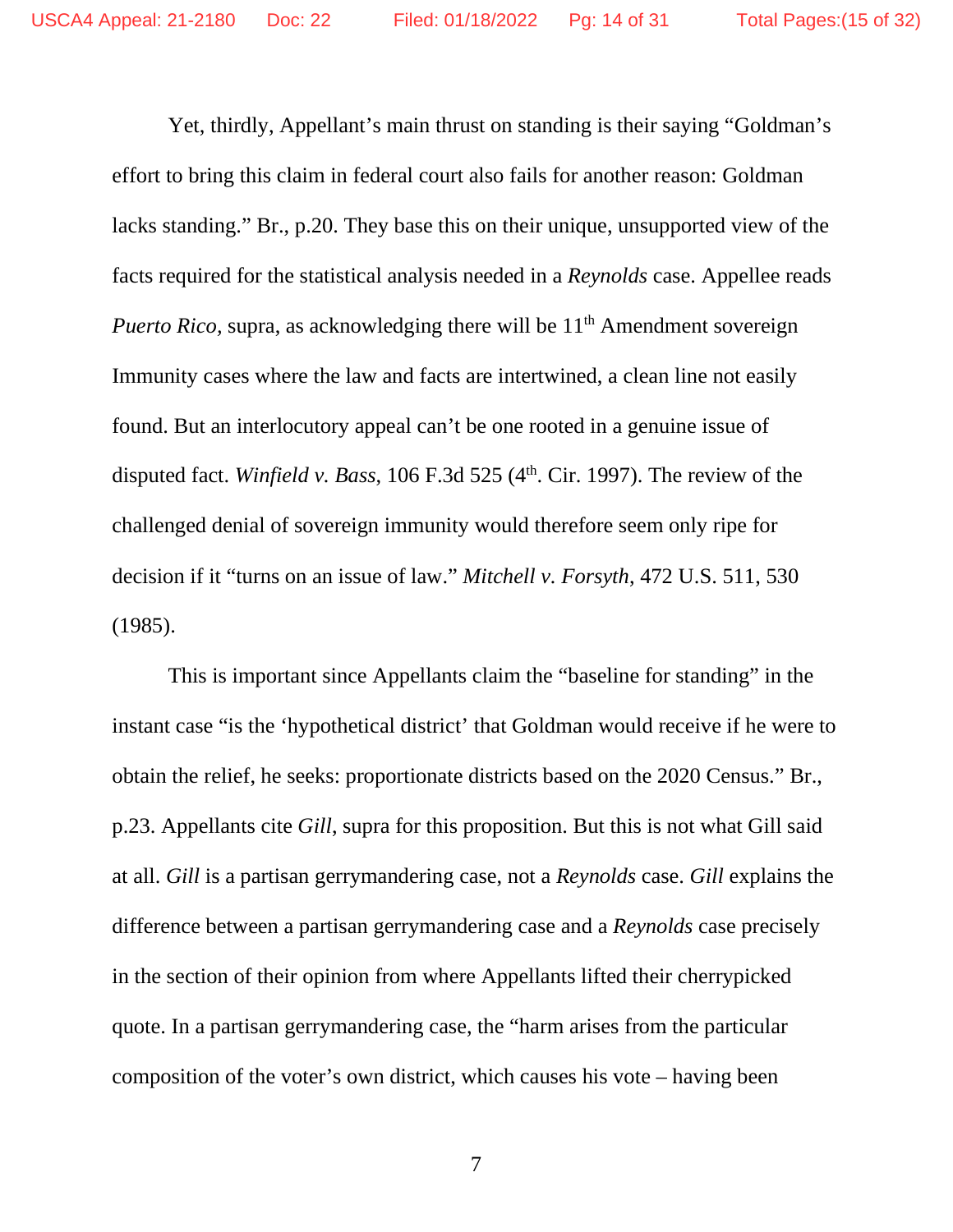packed or cracked – to carry less weight than it would carry in another, hypothetical district." *Id.* at 1931. "Remedying the individual voters harm, therefore, does not necessarily require restructuring all of the state's legislative districts." *Id.*

The *Gill* Court points out this key distinction, saying that in a *Reynolds*' claim, "the only way to vindicate an individual plaintiff's right to an equally weighted vote was through a wholesale 'restructuring of the geographical distribution of seats in a state legislature." *Id.* at 1930. Thus, as Appellee pointed out at the hearing to both Judge Novak and to Appellant's, the factual statistical analysis required is based on a meticulous accounting of the population deviations in all 100 House districts to determine their exact population deviation from the "ideal" district. JA 089. See e.g., *Cosner*, supra, *Mahan*, infra and of course *Harris v. Arizona Independent Redistricting Commission*, 136 S. Ct. 1301 (2016), infra. It is basic logic: in order to implement the one person, one vote principle of equally weighted votes, every House district must be within a certain population deviation of every other district. Appellee explains the factual statistical analysis infra. Those residing in districts (interested voters naturally are the usual plaintiffs but this is not a constitutional requirement) with factually determined population deviations exceeding lawful limits have constitutional harm and thus standing to sue. This underscores the need for full factual development, as Judge Novak made plain. It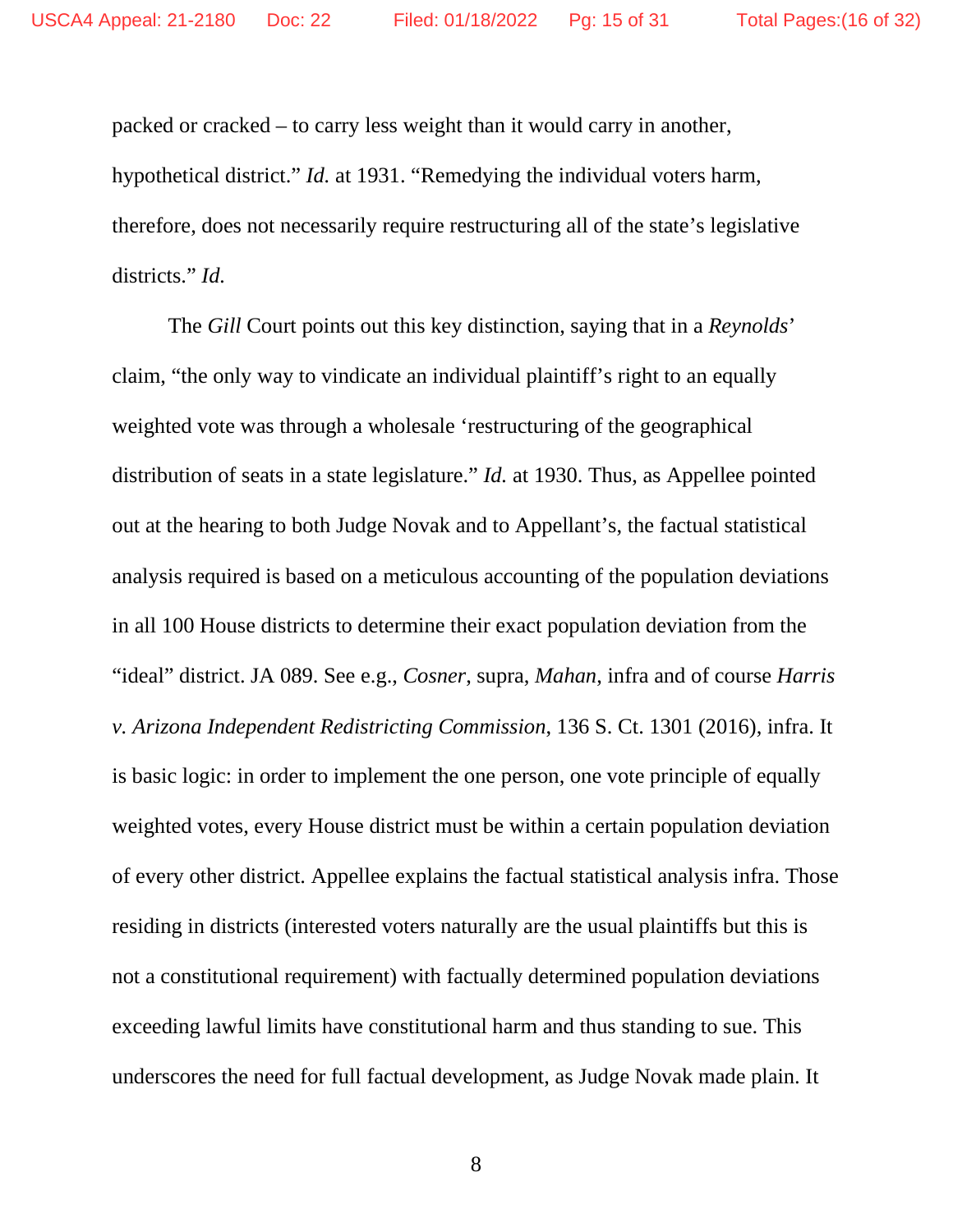further highlights the policy reason interlocutory appeals have certain limitations as suggested by *Mitchell* and *Johnson*, supra.

#### **ISSUES**

(1) Whether the  $11<sup>th</sup>$  Amendment bars Appellee's lawsuit against the named state officials, sued in their representative capacities, for violating his voting rights as protected by the federal constitution?

#### **STATEMENT**

For purposes of judicial economy, Appellee generally adopts the Statement of Appellant with these specific objections. Appellant leaves the impression the "newly-amended" Constitution set 2021 as the reapportionment year. Brief, p.6. The previous language replaced by the 2020 Constitutional Referendum cited by Appellants already had made 2021 a reapportionment year.

Further, Appellee is clearly seeking to have a federal court protect his federal constitutional rights with a federal constitutional remedy.

## **SUMMARY OF ARGUMENT**

The failure of the federal government to timely provide 2020 U.S. Census data created delays in the Virginia reapportionment process. But this federal failure doesn't provide a constitutional "free pass" for state officials to arbitrarily decide to violate Appellee's constitutionally protected voting rights. Virginia voters, as Appellant's acknowledge, had in 2020 specifically given themselves the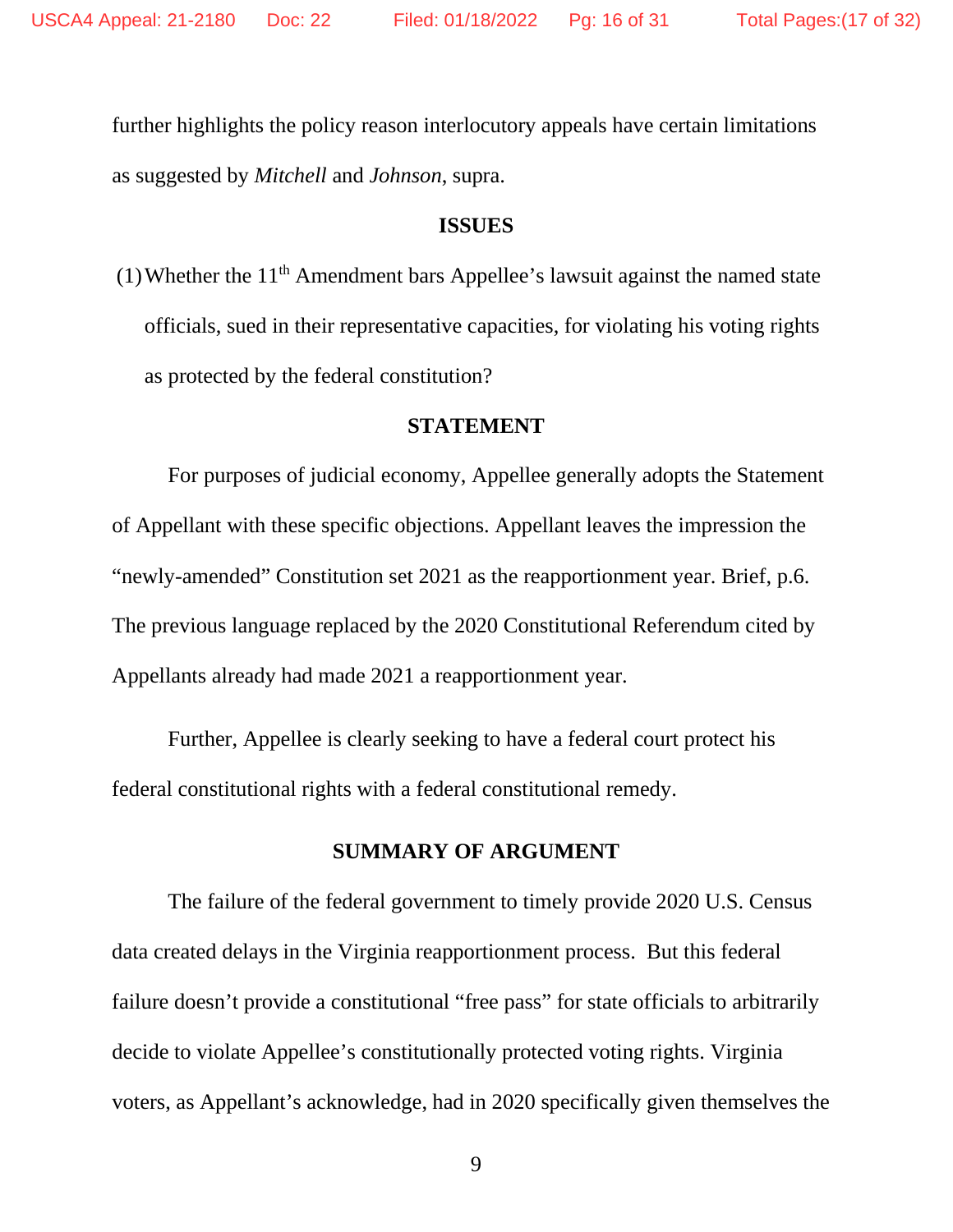right to vote in 2021 for their representative to the House pursuant to new districts crafted according to the 2020 U.S. Census. Forty years ago *Cosner* said the failure of the state to hold such an election in a reapportionment year violated the Equal Protection Clause and thus required a new election the next year using constitutionally approved districts consistent with the latest U.S. Census. The state readily complied. *Cosner v. Robb*, 541 F. Supp. 613 (E.D. Va. 1982). Appellants are trying to obfuscate their unconstitutional conduct, by refusing to say plainly they take a contrary position: to wit, the federal constitution permits a two year delay until 2023 before holding an election for the 100 House members using such new districts. Even assuming *arguendo*, *Cosner* is wrongly decided, *Meyer*, supra, clearly holds that once the citizens of a state are conferred the right to a 2021 election using new maps, the state is obligated to provide said right "in a manner consistent with the federal Constitution." *Id*. at 420, 424. *Bush*, supra is in accord as cited by *Wright*, supra at 260 "Having once granted the right to vote on equal terms, the State may not, by later arbitrary and disparate treatment, value one person's vote over that of another." (*Bush*, supra, at 104, 105).

Previous claims suggesting members of the Va. Board of Elections were not the proper parties when challenging the conduct of state elections have long been rejected by the Fourth Circuit. See, e.g., *Libertarian Party v. Judd*, 718 F.3d 308, 311 (4th Cir. 2013) ("The named defendants…members of the Va. Board of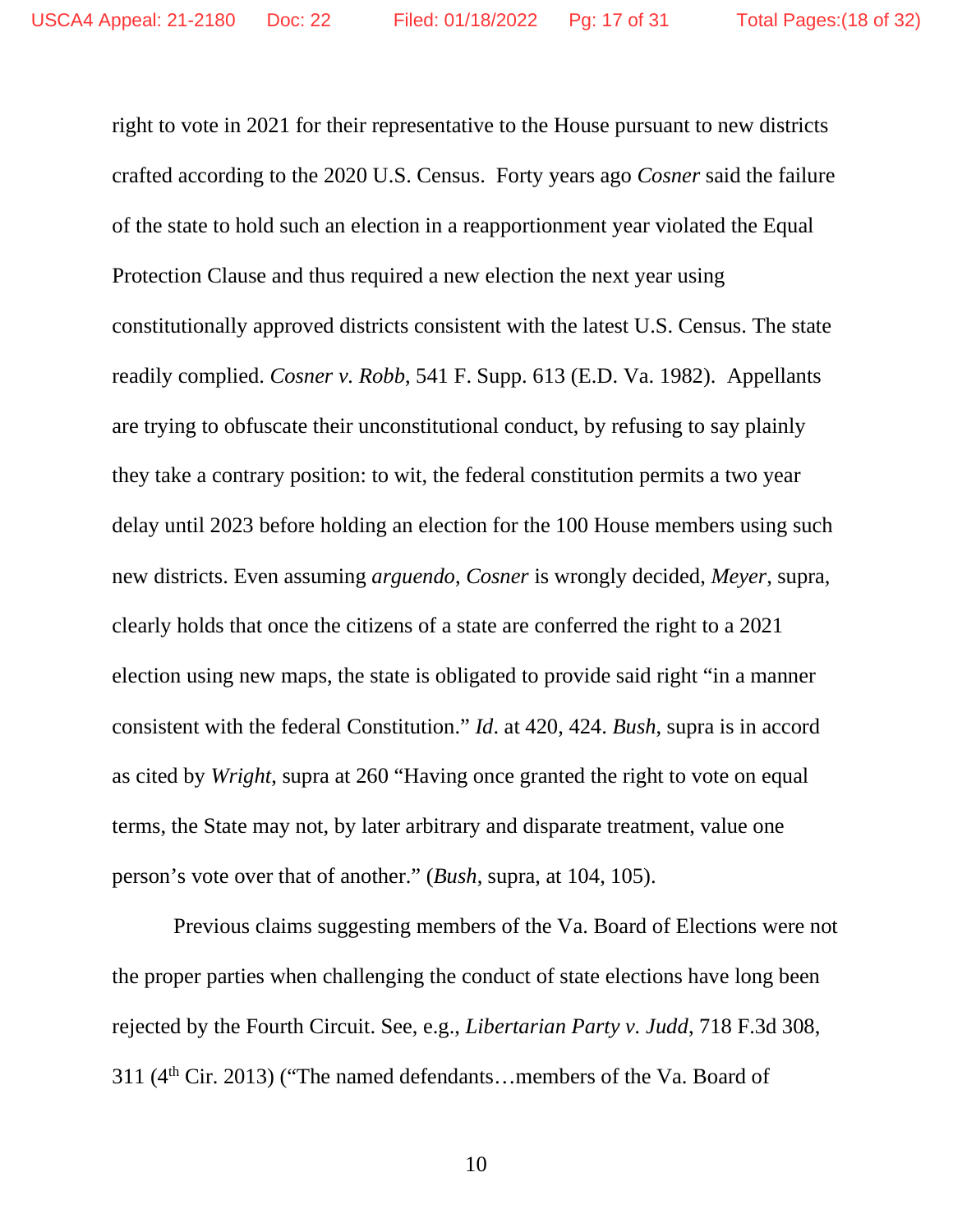Elections…(are) sued in their official capacities as administrators of the Commonwealth's election laws"). Indeed, the Supreme Court of Virginia Final Order establishing new legislative districts under the 2020 U.S. Census says the " State Board of Elections and the Virginia Department of Elections shall…ensure that…any future regular or general that may be held for the…Virginia House of Delegates…will proceed as scheduled" according to these new House maps. "For any special elections that may be scheduled before the next regular primary or general election for…Virginia House of Delegates…the State Board of Elections, and the Virginia Department of Elections will need to determine whether, under the particular circumstances presented," the existing maps in November 2021 or the new maps "should be used." SA 036 and 037.

Therefore Defendants surely cannot be surprised their claim that the "defendants, the State Elections Officers, are…immune from suit" because of the 11th Amendment had always been rejected in Virginia since *Davis*, infra. SA 009.

#### **ARGUMENT**

## **I. Appellee's recognized federal constitutional claims are not barred by the 11th Amendment**

*Cosner* and *Meyer* supra, along with *Bush*, supra clearly say Appellee's claim arise under the federal constitution. *Cosner* found the apportionment scheme at issue for the House of Delegates "violates the Equal Protection Clause of the Fourteenth Amendment." *Id*. at 354. "*Virginia citizens* are *entitled to vote as soon*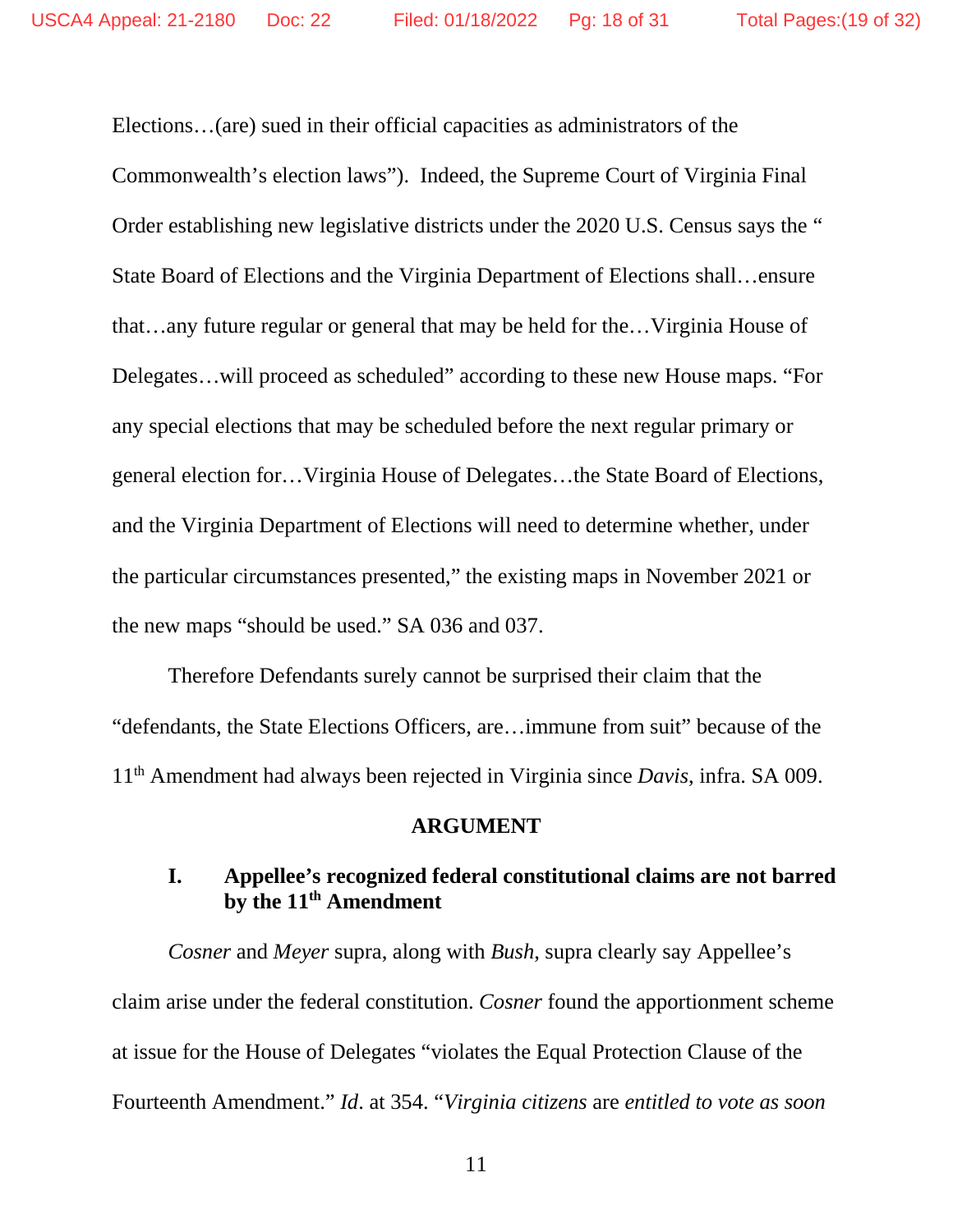*as possible* for their representatives *under a constitutional appointment plan*." *Id*. at 364 (Emphasis added). Judge Novak said plainly "(t)his is a *Reynolds* case," referring to *Reynolds,* supra. JA 113. Appellant's claim, now abandoned, that Appellee had sued the wrong parties have been rejected for 6 decades. *Davis,* et al, infra.

Moreover, *Meyer* covers any constitutional ground *Cosner* might have left unclear. In *Meyer*, the Colorado Constitution gave citizens the "initiative petition" right to place a proposal on the statewide ballot. *Id*. at 415. But "(o)ne section of state law regulating the initiative process makes it a felony to pay petition circulators." *Id.* Thus, the Supreme Court had to decide "whether that provision is unconstitutional" under the federal constitution. *Id*.

The Tenth Circuit Court of Appeals debated the matter *en banc*. The Supreme Court noted "the Court of Appeals rejected an argument advanced by a dissenting judge that since Colorado had no obligation to afford its citizens an initiative process, it could impose this condition on its use." *Id*. at 420. Rather, the Tenth Circuit Court of Appeals ruled that once a state granted this right to its citizens, "the State was obligated to do so in manner consistent with the Constitution" of the United States of America. *Id.*

The Supreme Court directly addressed the state versus federal claim: "Colorado contends that because the power of the initiative is a state-created right,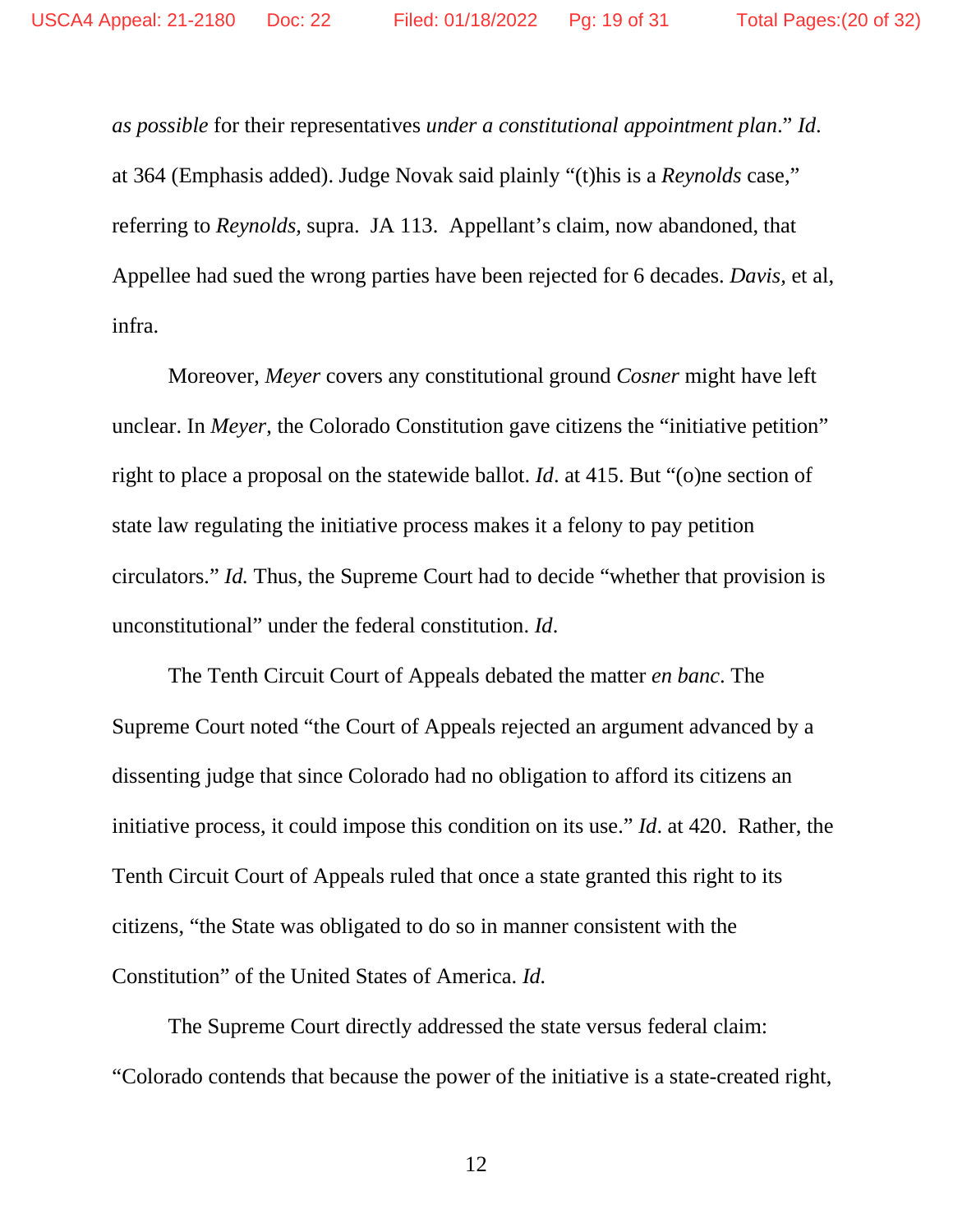it is free to impose limitations on the exercise of that right." *Id*. A unanimous Supreme Court agreed with the Tenth Circuit, ruling Colorado must satisfy whatever appropriate constitutional burden would be required for a state to justify such a limitation. *Id.* at 424. While *Meyer* arose under the First Amendment, its rationale is applicable when, as here, a state attempts to abrogate a state created citizen voting right protected by the Equal Protection Clause. Thus *Cosner* and *Meyer* stand for the same federal constitutional principle: the Equal Protection Clause protects Appellee's *Reynolds* right to choose his representative to the House in a constitutionally sound district drawn pursuant to the 2020 U.S. Census consistent with the one person one vote principle as soon as possible. In *Bush v. Gore*, supra, the Supreme Court likewise concluded that once a state chooses to grant its citizens a particular voting right, this right is now federally protected from denigration by state officials unless the state can satisfy the Equal Protection Clause of the 14th Amendment to the U.S. Constitution. *Id*. at 103-05. *Id*. at 103, 104 and 105.

Thus Appellants disparaging Appellee's suit as being "federal in name only" is not well founded, as is their primary reliance on *Bragg v. West Virginia Coal Ass'n*, 248 F.3d. 275 (4<sup>th</sup> Cir.) misplaced. Br., p.20. *Bragg* is premised on a claim "Congress through SMCRA (Surface Mining Control and Reclamation Act of 1977) (had) invited the States to create their own laws, which would be of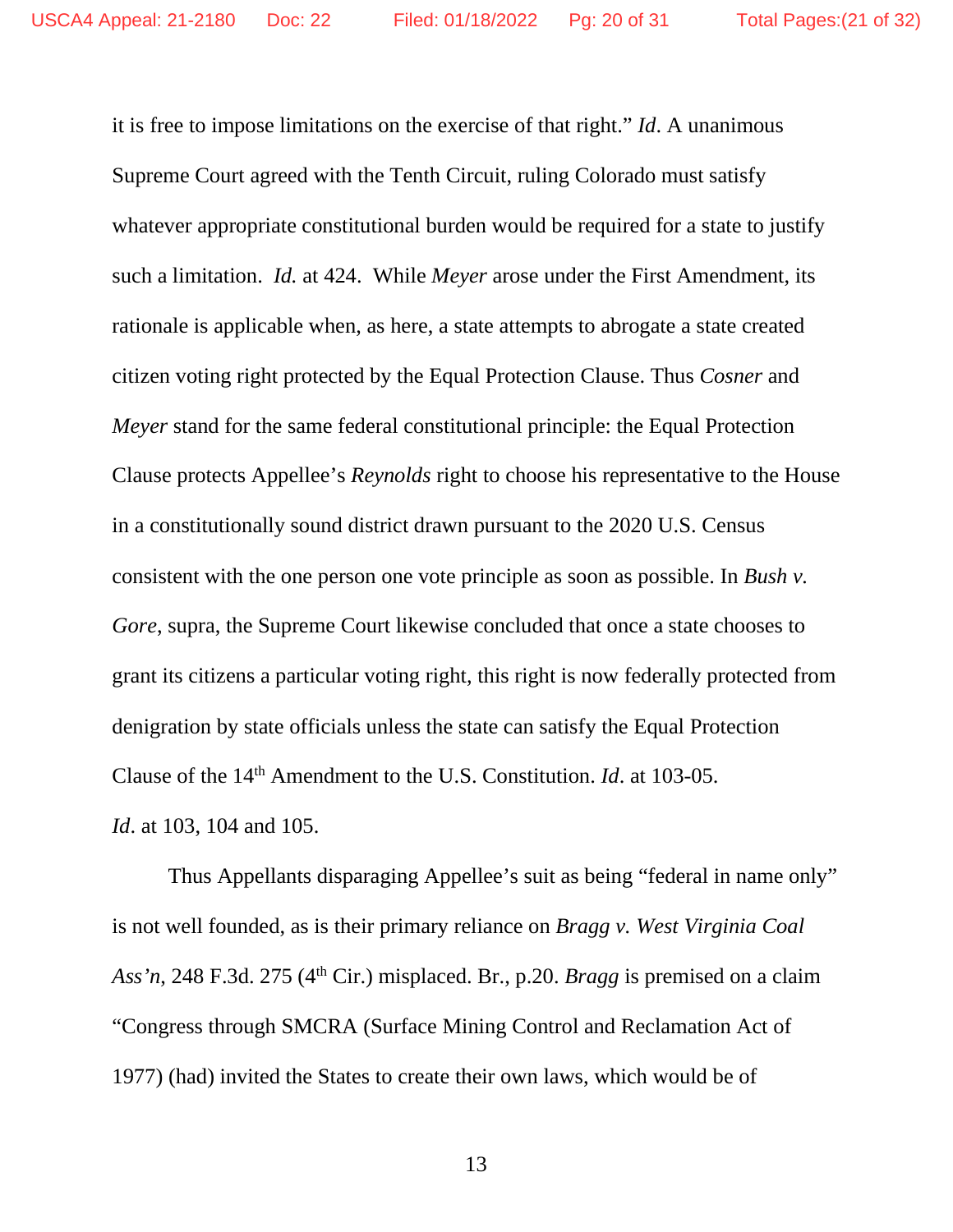"exclusive" force in regulation of surface mining within their borders." *Id.* at 297,298. Here, the federal government never invited Virginia to take over "exclusive" enforcement of any part of the Equal Protection Clause, nor could it.

Appellants claim *Cunningham v. Lester*, 990 F.3d. 362 (4<sup>th</sup> Cir. 2021) shows Appellee's pleading is a "subterfuge." Brief, p.20. Appellee find this description frivolous. Appellants lastly cite *Reynolds*, supra, for the proposition that "(J)udicial relief becomes appropriate only when a legislature fails to reapportion according to the federal constitutional requisites *in a timely fashion after having had an adequate opportunity to do*." *Id.* at 586 (Emphasis in Brief). This has nothing to do with any 11<sup>th</sup> Amendment immunity claim. Moreover, it would take an evidentiary hearing for Appellants to prove their claim such "timely fashion" and "adequate opportunity" have not yet taken place.

#### **II. Appellee has presented a substantial federal question.**

Appellants' claim "Goldman has not presented a substantial violation of federal law sufficient to invoke the *Ex Parte (sic) Young* exception because he nakedly lacks standing to pursue the Equal Protection claim he alleges." Brief, p.21. Appellants are attempting a standing argument in transparent 11<sup>th</sup> Amendment clothing. Appellants say Appellee's House District # 68 had a population of 85, 223 at the time of the November 2021 election (85,344 is the proper statistic. SA 014). They then assert the 2020 U.S. Census says the ideal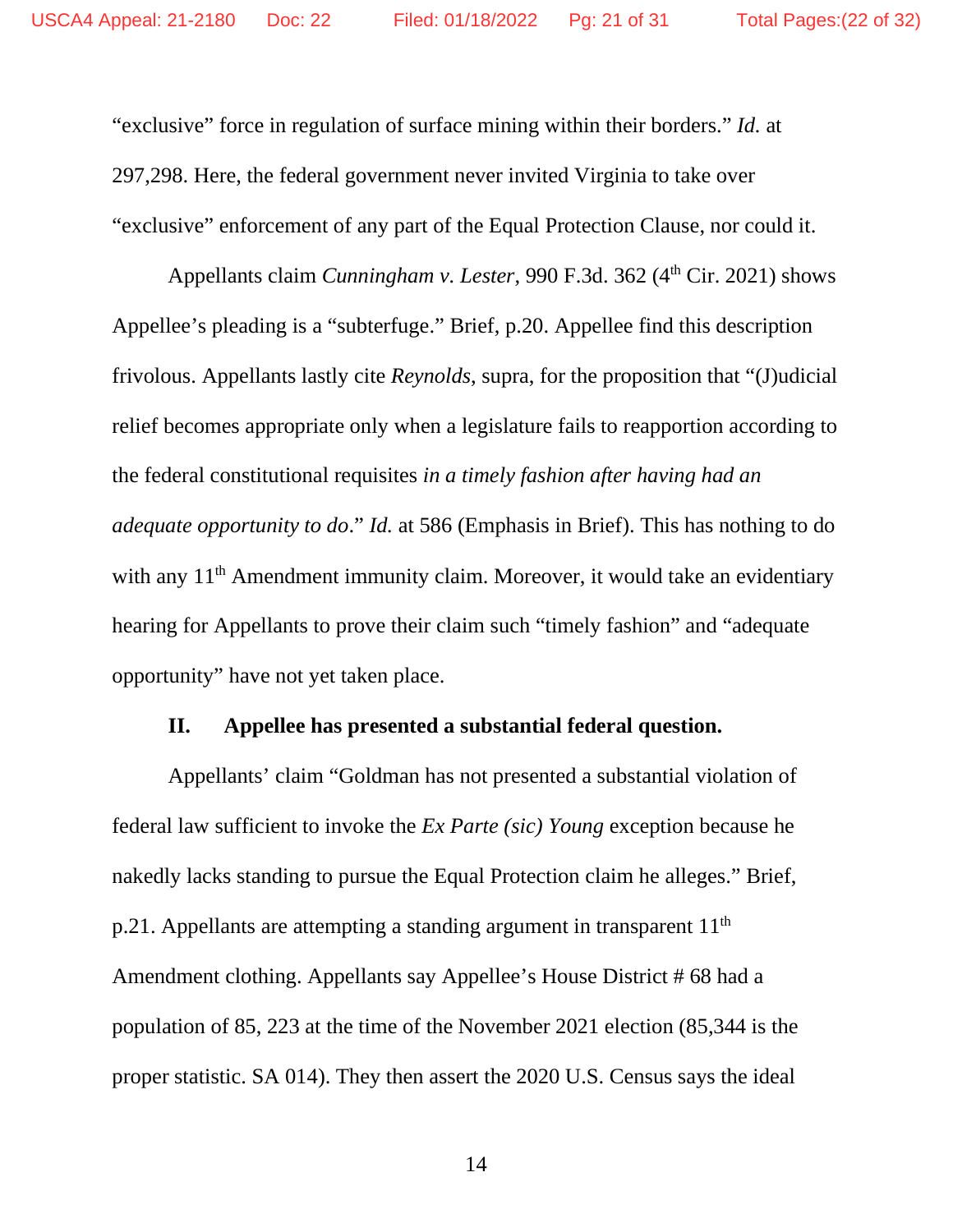House has a population of 86,314. JA 88. They claim this small population deviation proves "Goldman cannot show the required particularized injury." Br., p. 21.

Appellants cite no *Reynolds* case supporting their argument. The proper statistical calculation in a *Reynolds* case is whether Appellee had an equally weighted vote last November when Virginia required him to choose his representative to the House of Delegates. As *Mahan v. Howell*, 410 US 315, (1973), makes clear, and as *Cosner, supra* at 355 explained, the correct statistical calculation for determining whether there exist an unconstitutional unequally weighted legislative reappointment plan starts with determining the scheme's "maximum percentage variance." *Id*. This is done by combining the deviations of the least populated district and the most `populated district from the "ideal" district. *Id.*

At the time Appellee voted in November, House District # 75, the least populated, had a population of 67,404. House District # 87 had become the most populated with 130,192 individuals. SA 014. In the 2010 U.S. Census, Virginia had 8,001,024 people. This made the constitutional "ideal" district 80,010 under the 2010 Census. [https://www.census.gov/programs-surveys/decennial](https://www.census.gov/programs-surveys/decennial-census/guidance/2010/2010-data-products-at-a-glance.html)[census/guidance/2010/2010-data-products-at-a-glance.html.](https://www.census.gov/programs-surveys/decennial-census/guidance/2010/2010-data-products-at-a-glance.html)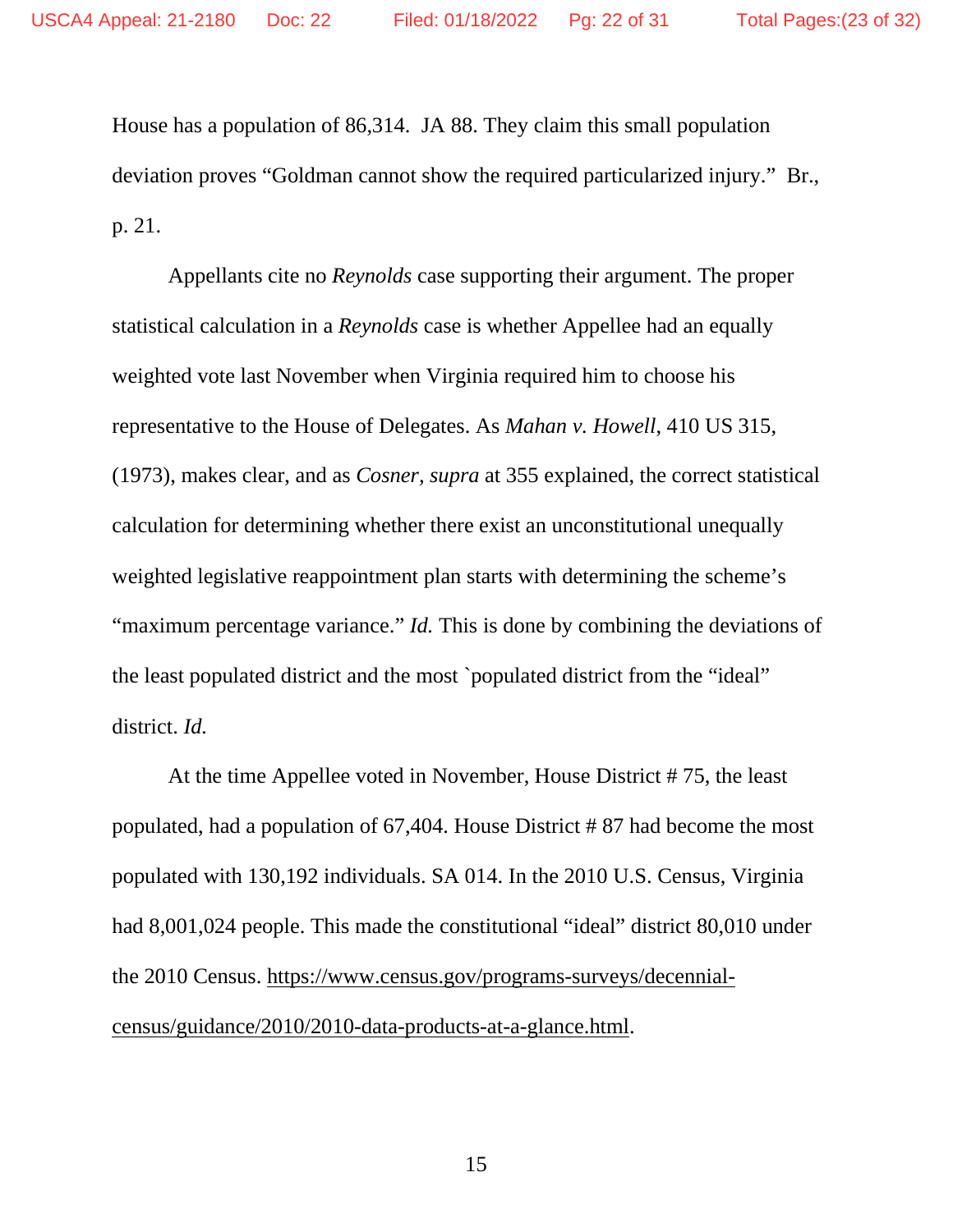House District # 75 therefore rested 15.7% below the ideal district, while House District 87 stood 62.7% above the ideal district under the obsolete 2010 Census Appellant concedes had been used to craft the districts contested last November. Brief, p. 5. This equates to a "maximum percentage variance" of 78.4% for House district maps used for the 2021. Such a gross deviation from the principle of one person one vote in an apportionment has been per unconstitutional since *Reynolds*.

Given this proven unconstitutional population deviation, the remaining inquiry is whether Appellee has standing to sue. The correct population of Appellee's House District # 68 is 85,344. This calculates into a population deviation of 6.5% above the ideal district in the census used to draw the maps contested at the 2021 election. When combined with the 15.7% shortfall for House District # 75, this equals more than a 22% population deviation, a particularized injury in fact far in excess of the permissible limits allowed by *Mahan*, supra, *Cosner* supra, and the seminal U.S. Supreme Court case of *Harris v. Arizona*, infra*.* Appellants fail to grasp how a 78.4% population deviation not only defies all federal jurisprudence since *Reynolds* but also offends the very citizens who enacted the changes in 2020 Constitutional Referendum to ensure such unconstitutionality never occurred in Virginia. As *Harris v. Arizona* points out, the 22.3% dilution in Appellee's right to an equally weighted vote will be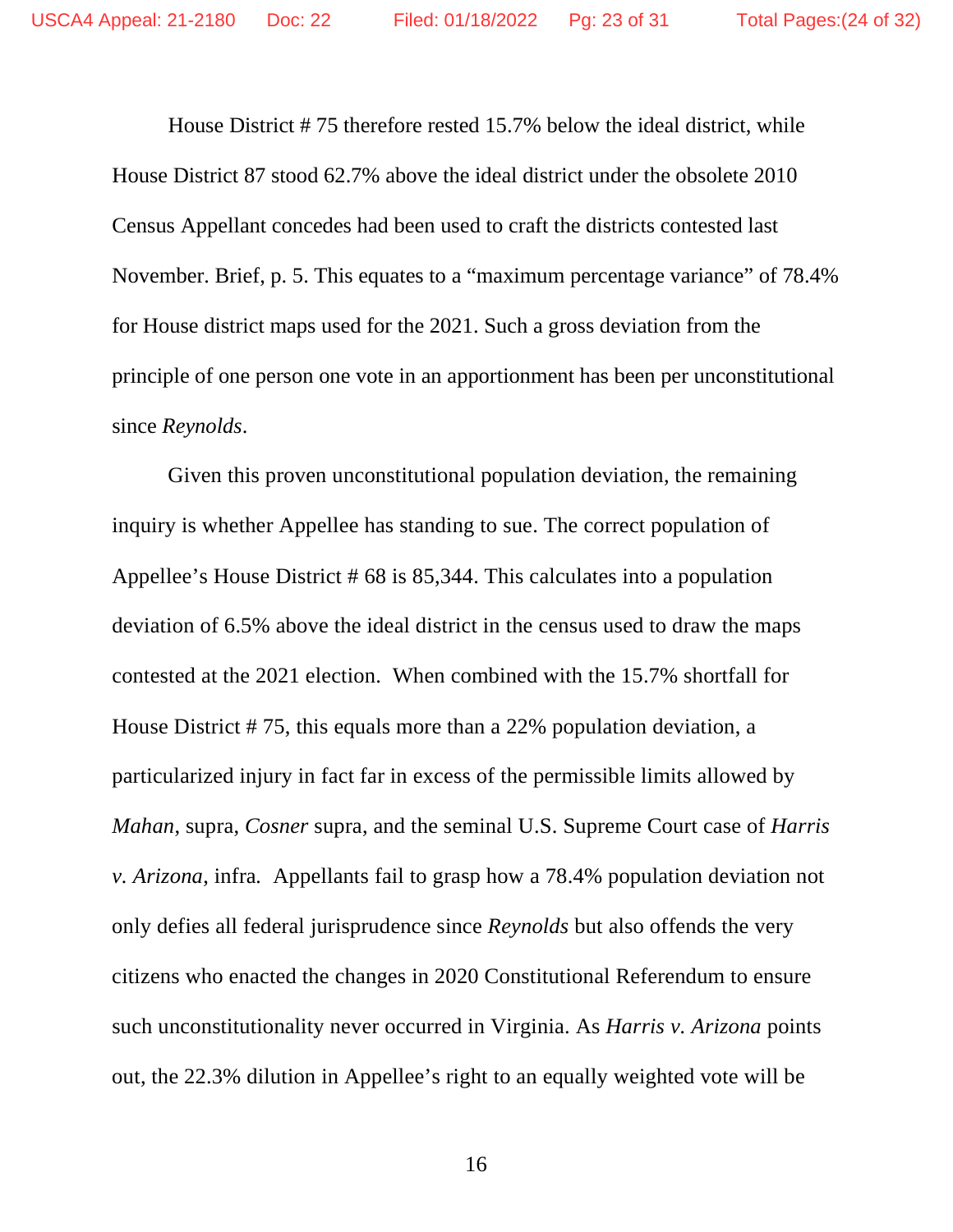almost impossible for Appellants to defend if not *per se* unconstitutional. *Id.* at 1307, 1309.

Appellants however insist their unique comparison between the population of Appellee's old House District # 68 and the "ideal" House District according to the 2020 U.S. Census is the proper statistical matrix. Appellant claim three cases support their analysis. But *United States v. Hays*, 515 U.S.737 (1995), *Sinkfield v. Kelley*, 531 U.S. 28 (2000) and their main citation, *Gill v. Whitford*, 138 S. Ct. 1916 (2018), do not. *Hays* is a racial gerrymandering case, as is *Sinkfield*. Since Appellants cite *Gill*, they know *Gill* pointed out the standing analysis in a racial gerrymandering is far different. *Gill* at 1930 (citing *Hays*). Significantly, Plaintiffs in both cases were given evidentiary hearings. As discussed supra, the *Gill* dispute centered over partisan gerrymandering. The Court said "[t]his is not the usual case. It concerns an unsettled kind of claim this Court has not yet agreed upon, the contours and justiciability of which are unresolved." *Id*. at 1933 and 1934. "We therefore remand the case to the District Court." *Id.* at 1934.

Yet Appellants' make an even greater fundamental mistake. Not one of their cases remotely reflect the facts in the instant matter. Here, the state conducted an election using districts created pursuant to an obsolete census when a new current Census existed. Unlike *Cosner*, there existed no court order allowing the use of an unconstitutional apportionment plan in a reappointment year. *Id*. at 364. None of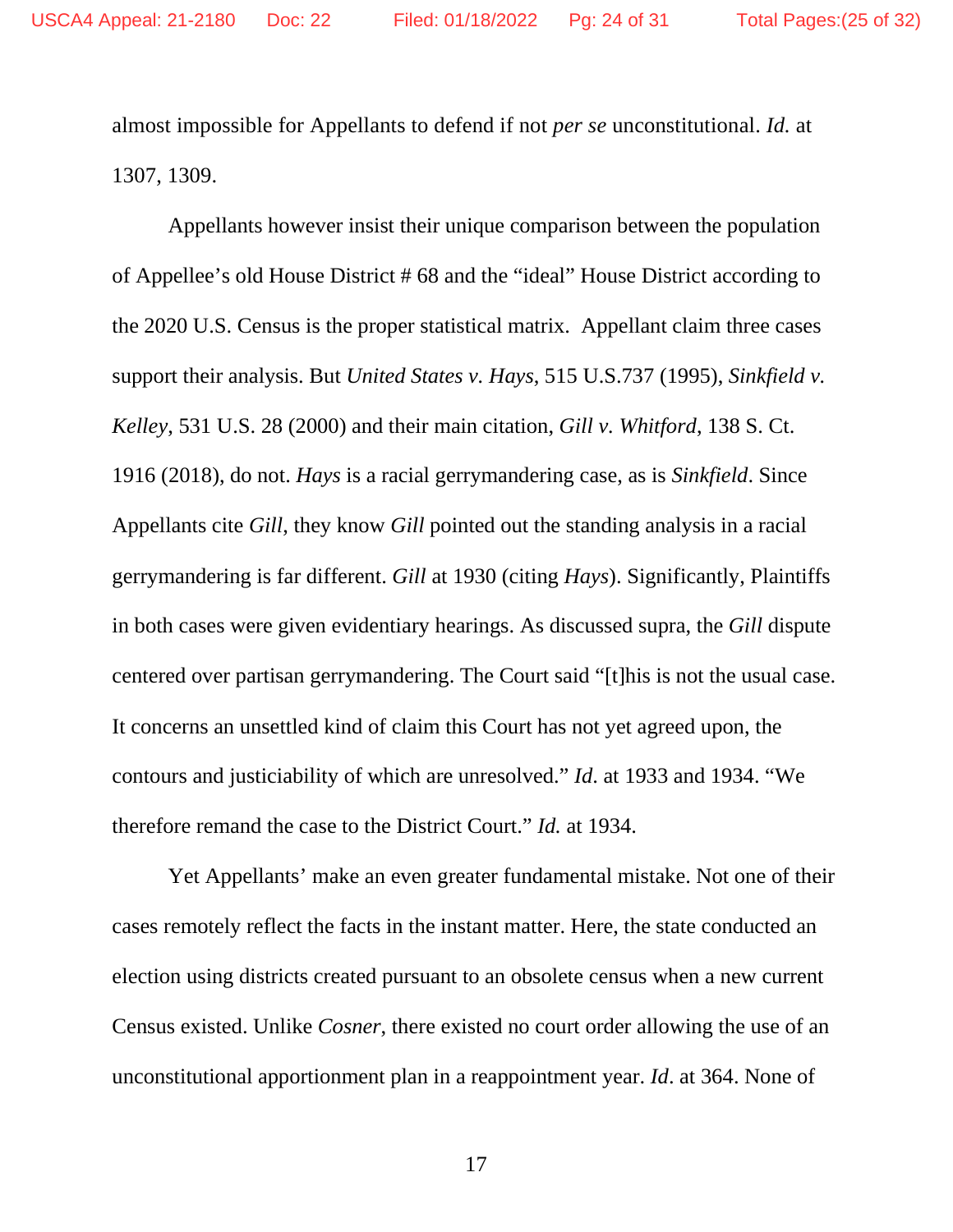cases cited by Appellant indicate there existed a factual situation with a similar state constitutional right for voters. Indeed, prior to the last November, this factual scenario had not arisen since *Reynolds*.

Appellants inexplicably suggest the failure of national government to provide timely Census data allowed state government to run roughshod over Appellee's federally protected constitutional rights. Admittedly the delayed Census data created an unprecedented factual situation. Appellants concede the situation raises important legal issues. They are right to believe the matter needs a full analysis – but surely not in the context of this interlocutory appeal which Judge Novak made clear was limited to his rejection of their flawed 11<sup>th</sup> Amendment immunity claim.

#### **III. Candidate Goldman has standing.**

Appellants fail to even directly mention 11<sup>th</sup> Amendment immunity. *Johnson*, supra. Appellants cite one case, *Carney v. Adams*, 141 S. Ct. 493 (2020). It has nothing to do with  $11<sup>th</sup>$  Amendment immunity.

*Carney* does not involve a candidate for elected office. "This case concerns a Delaware constitutional provision that requires that appointments to Delaware's major courts reflect a partisan balance." *Id.* at 496-497. As Carney said, "(t)his a highly-fact specific." The court said "the record evidence" doesn't show standing. *Id.* at 501. One reason: Adams had only become an independent 8 days before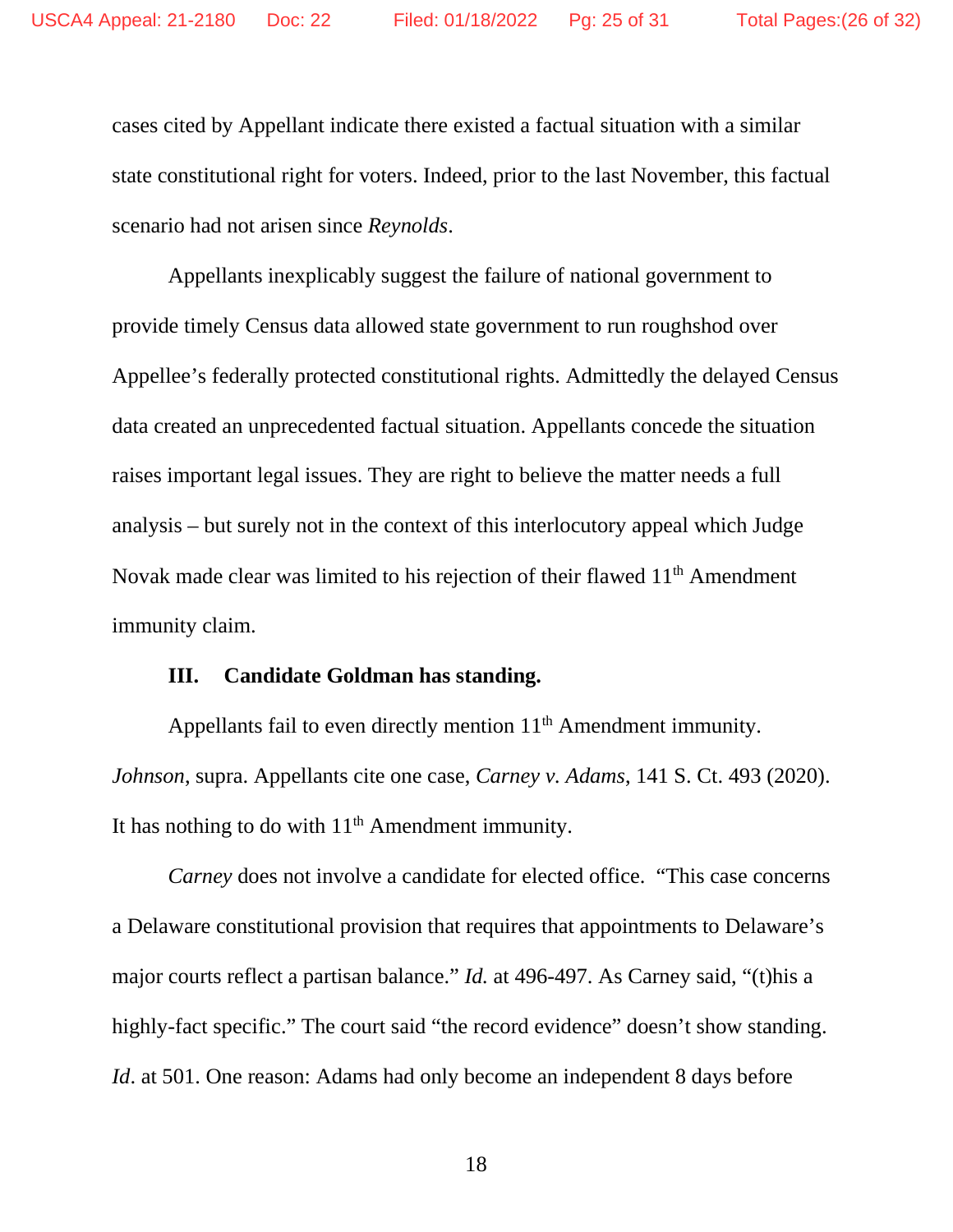filing the suit. Before then, he had been a long time Democratic activist. *Id*. at 501. In any event, the record was fully developed factually before the appeal.

Appellants know full well that shortly after the election, the Appellant members of the Va. Board of Elections signed and issued certificates of election to the winners of the November 2021 elections. SA 029-030. These certificates appear to be issued in violation of state law. SA 018. Moreover, these certificates apparently say the winners were elected to a two-year term ending in 2024. SA 026. The state law giving them the power to issue these certifications doesn't directly indicate they are to include the length of the term. SA 025. Thus, according to Appellants, and the state government for which they speak, there will not be a 2022 election for the House. Appellants know neither Appellee nor anyone else can legally file a declaration of candidacy to run in a nonexistent election. *See, e.g*., Va. Code Section 24.2- 520. It is stretches credulity for state officials to defend a denial of an 11Amendment immunity defense by arguing Appellee isn't a candidate because he hasn't filed an official declaration of candidacy form for an election Appellants' say will not occur.

## **IV. Appellants' 11th Amendment appeal is seemingly not well documented.**

With all due respect, Appellants have known all along they were they were properly sued in their representative capacity as the state officials responsible for conducting state elections. They met the very tests laid out by Judge Novak. They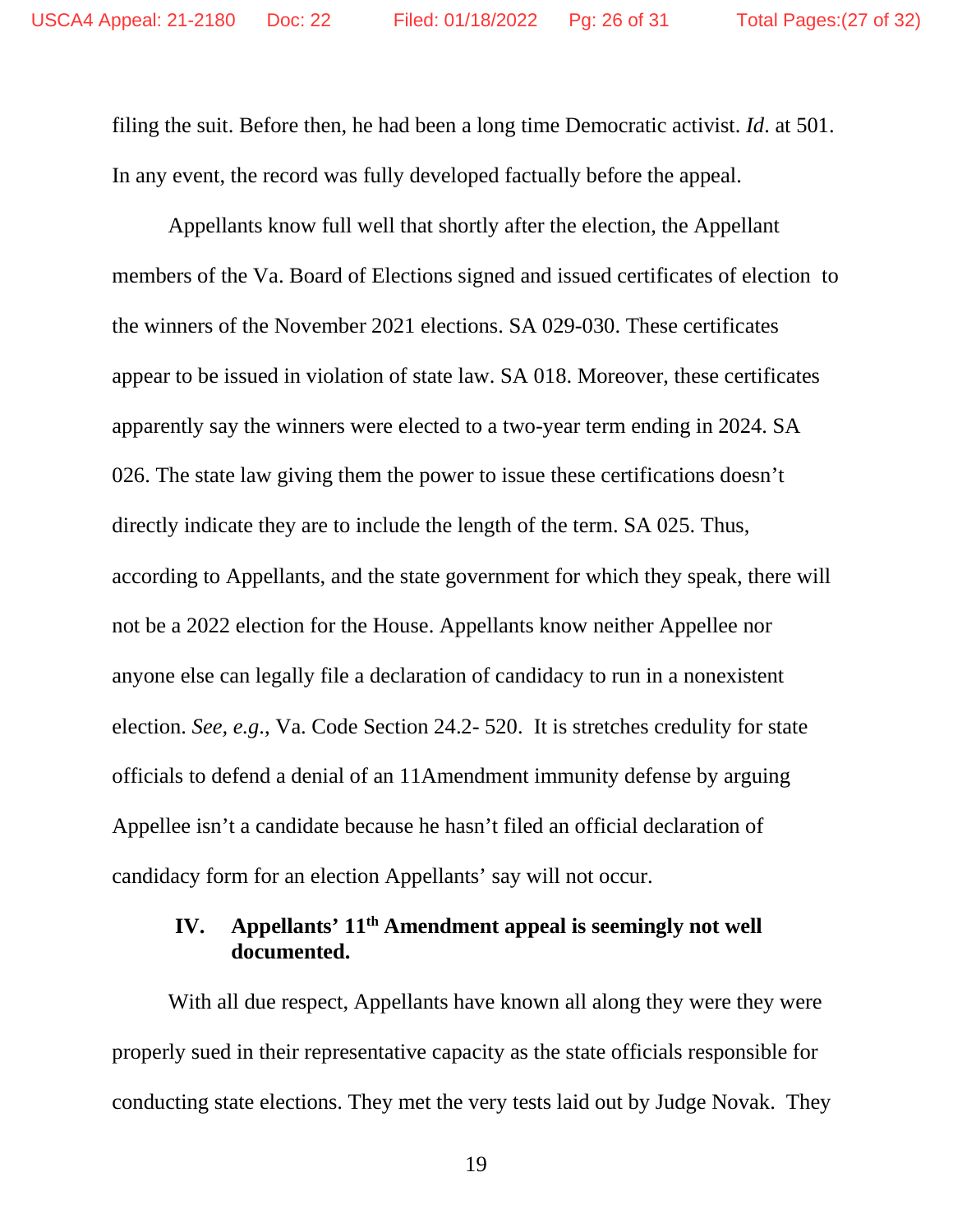had the "special relation" along with the "proximity" and "responsibility" explained in *Wright*, supra. "(A) suit against State officials acting pursuant to State laws [is] a type of action *universally held appropriate* to vindicate a Federally protected right" (citing *Ex parte Young*, 209 U.S. 128 (1908). *Mann, et al, v. Davis*, et al, 213 F. Supp. 577, 579 (1962), *aff'd* on the merits, remanded for further proceedings, *Davis, Secretary of the [Virginia] Board of Elections et al v. Mann, et al,* 377 U.S. 678, 680 (1964) (Emphasis added).

Appellants claim these are crucial issues of state law for a state tribunal. Yet as Appellee has repeatedly pointed out, state law gives the Va Board of Elections extraordinary power to seek guidance on such legal matters from the Supreme Court of Virginia. SA 05. At all times, Appellants were aware of the command in the state Constitution, to wit: "Every electoral district shall be drawn in accordance with the requirements of federal and state laws that address racial and ethnic fairness, including the *Equal Protection Clause of the Fourteenth Amendment* to the Constitution of the United States and provisions of the Voting Rights Act of 1965, as amended, *and judicial decisions interpreting such laws*." Article II, Sec. 6. (Emphasis added). *Cosner*, supra is such a case, having been decided under the Equal Protection Clause in this Circuit. Moreover, the Constitution of Virginia says the "Commonwealth *shall be reapportioned* into electoral districts in accordance with this section (6) and Section 6-A *in the year 2021*." Article II, Section 6. (Emphasis added).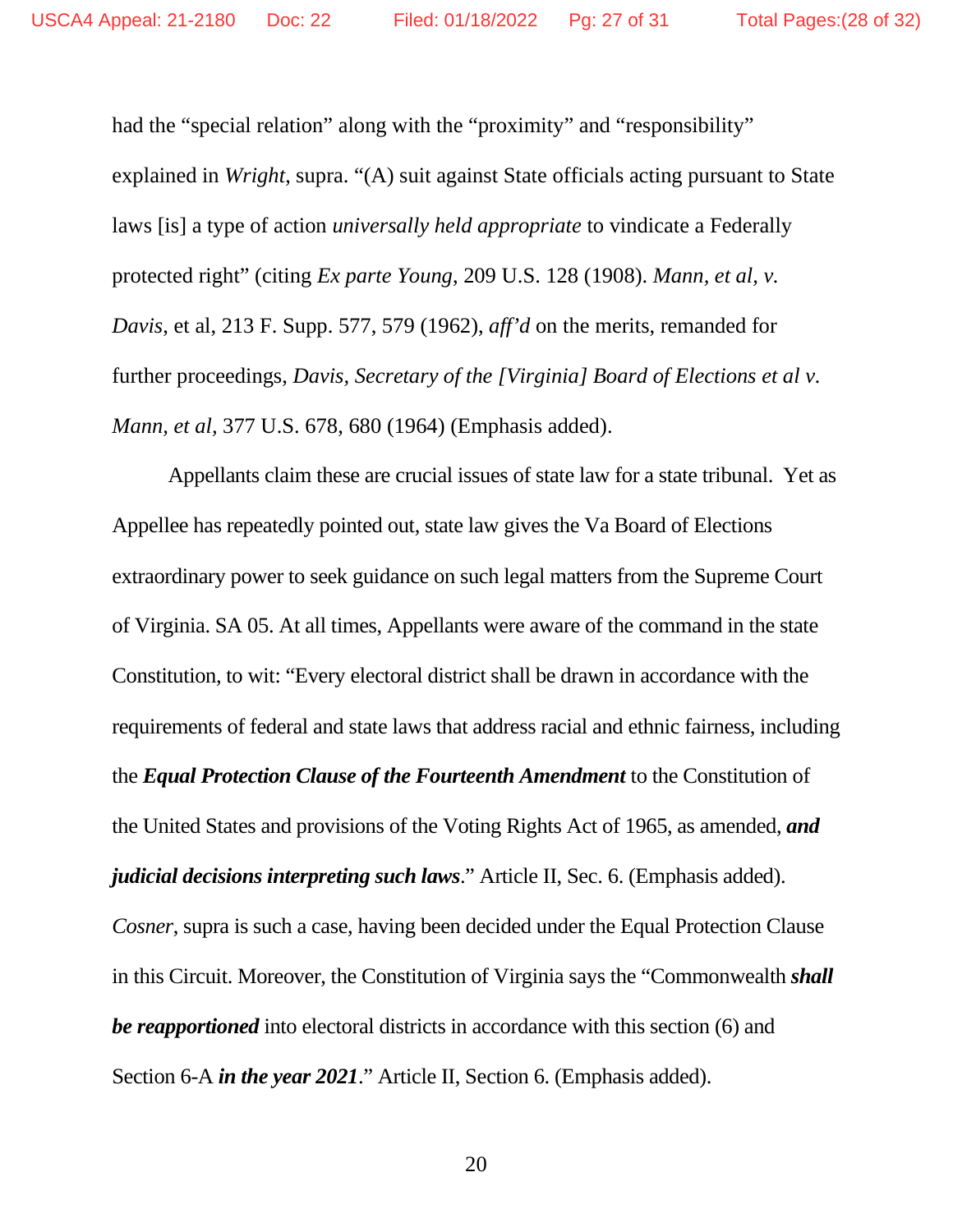*Reynolds* said nearly sixty years ago that waiting until 2023, or 13 years after the last reappointment to hold an election for the one hundred House seats under newly drawn district maps is "*constitutionally suspect*". *Id.* at 585. This alone justifies a federal challenge in a federal court. Under Appellant's view, the Virginia General Assembly will retain a State Senate and the House of Delegates where membership is apportioned according to an unconstitutional census chosen by hugely unequally weighted votes until 2024 in direct contradiction of the expressed of the people of Virginia, who retain the ultimate sovereign power in Virginia pursuant to Article I, Section 2 of the Constitution of Virginia. This situation has never before happened in America, not merely Virginia, since *Reynolds* made state redistricting subject to the federal constitution.

Finally, in *Covington v. North Carolina,* 270 F Supp.3d 881, (Dist. Ct. Md. North Carolina 2017), the 3- Judge Court cited *Cosner* favorably for the proposition that "shortening the terms of elected officials and ordering a special election does not unduly intrude on state sovereignty, particularly when the constitutional violation is widespread." *Id*. at 896, In *Page v. Virginia State Board of Elections*, 58 F. Supp 3d 533 (E.D. Va 2014), the, the 3-Judge Court cited and agreed with *Cosner* that citizens "are entitled to vote as soon as possible for their representatives under a constitutional apportionment plan." *Id*. at 555,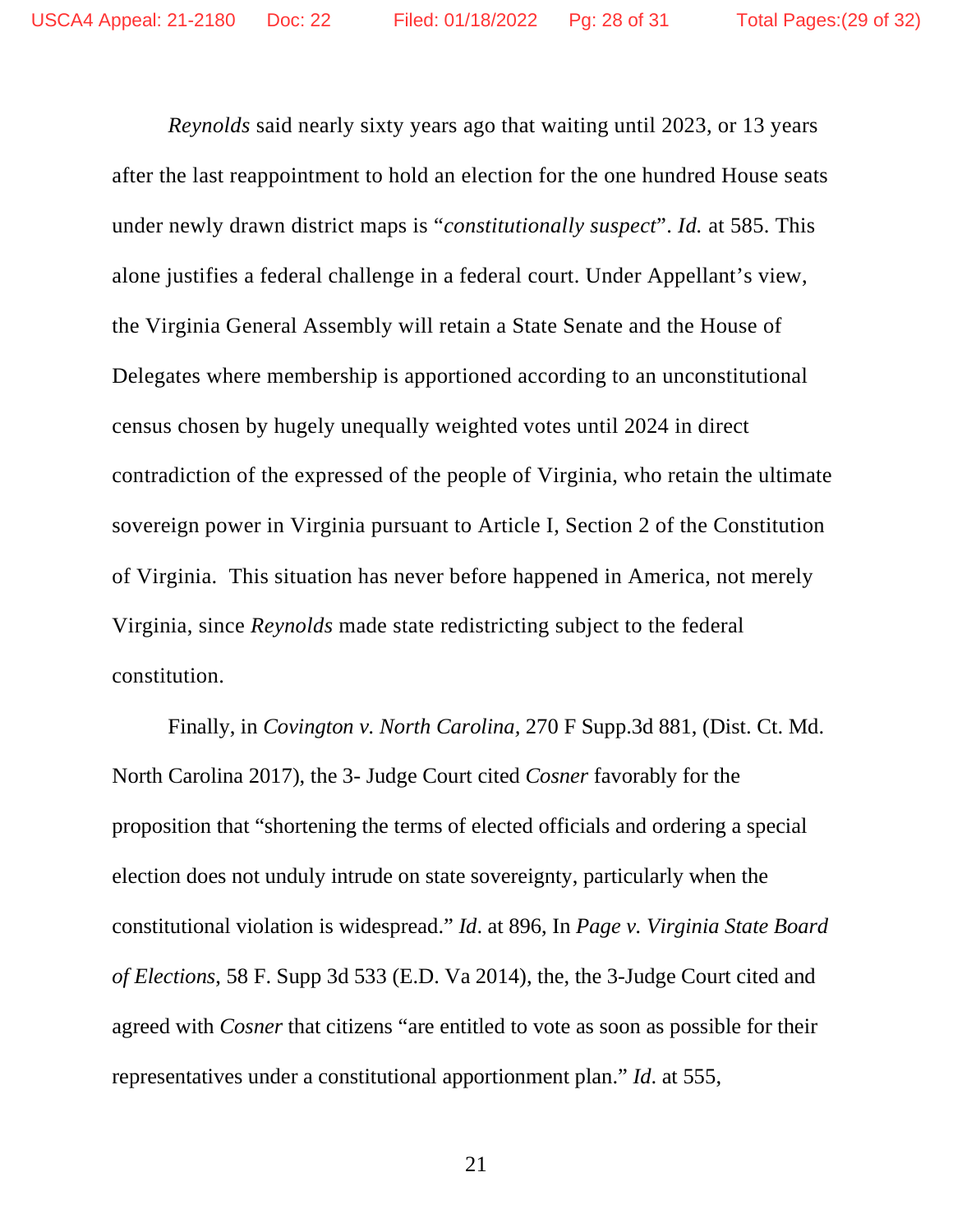Accordingly, the *Cosner* principle, based on the federal constitution, stood clearly as the law in this Circuit during 2021.

Surely, Appellants' lawyer, the Attorney General of Virginia, had an obligation to tell them to follow the federal constitution as decreed by the federal courts in this  $4<sup>th</sup>$  Circuit, particularly after the citizens demanded such a voting right in the 2020 Constitutional Referendum. Br., P.6. "No right is more precious in a free country…(o)ther rights, even the most basic, are illusory if the right to vote is undermined." *Williams v. Rhodes*, 393 U.S. 23 (1968).

Appellee has the utmost respect for the Virginia's top election officials, he has worked with many over the years, they have truly helped move our Commonwealth forward in voting rights. Thus Appellee is baffled since the cases cited by Appellee stand for the proposition that a state legislature allowed to remain so malapportioned until 2024 threatens to undercut the legitimacy of our institutions. Appellants have once again not challenged, indeed not mentioned *Cosner*, and have now also abandoned their original 11<sup>th</sup> Amendment immunity claim. In that regard, Appellee has always laid out a set of reasonable facts to support his claim, to support his standing, such facts to be accepted as true. *Scheuer v. Rhodes*, 416 U.S. 232 (1974) (11<sup>th</sup> Amendment immunity case).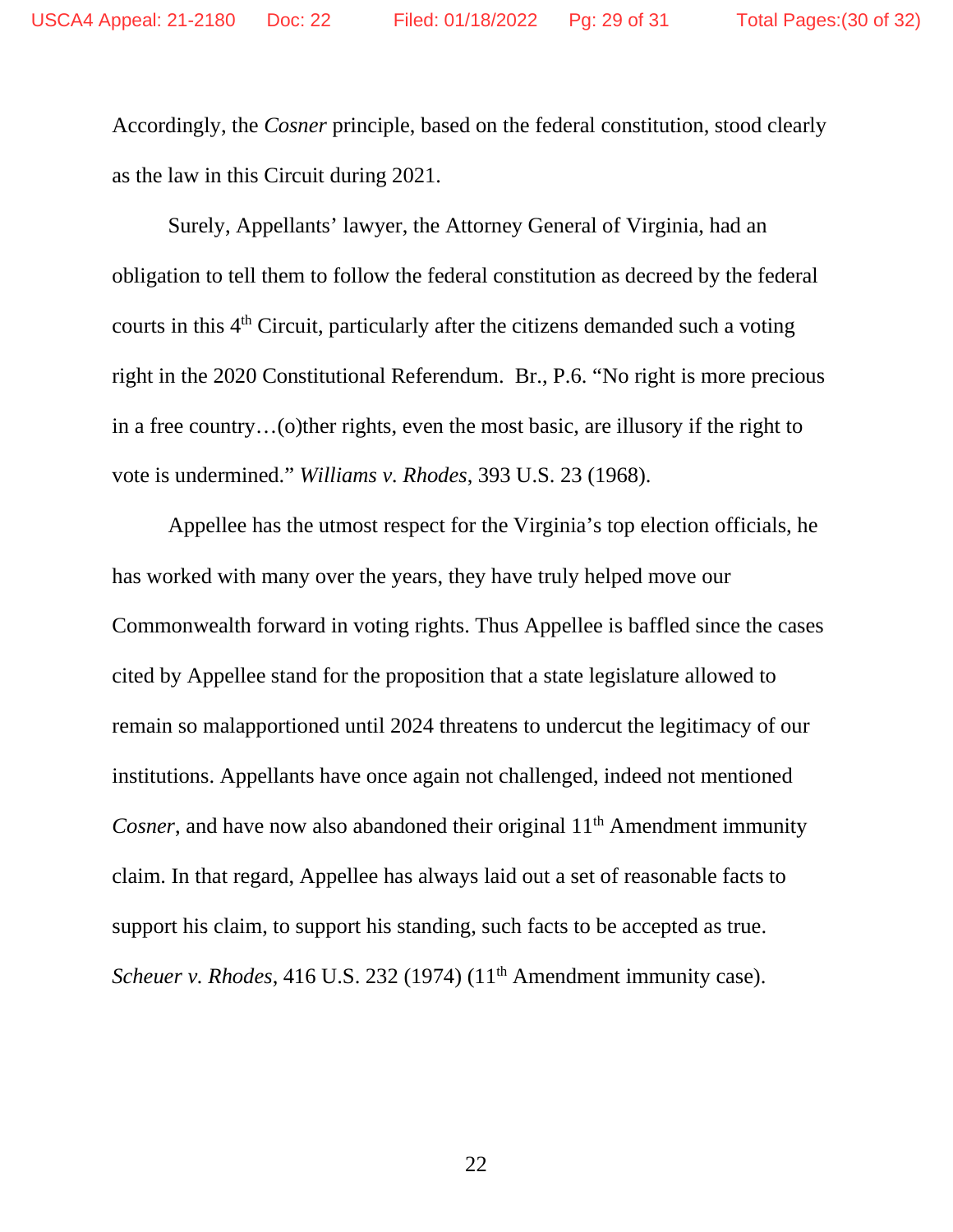#### **CONCLUSION**

Months ago, Appellee said certain powerful politicians did not want an election in 2022 since it would not be in their personal, political interests, although it would be in the public interest. They feared losing their political power if made to run in a primary or general election in such newly drawn districts. JA 021. Appellee asks the Court to keep this in mind when considering the bona fides of the Appellants' argument.

Appellee asks the Court to (1) affirm Judge Novak's decision rejecting Appellant's 11<sup>th</sup> Amendment sovereign immunity appeal, and (2) remand the case to the 3-Judge Panel along with an order to expediate what Appellants concede are important issues so that the case may be decided on the merits as soon as possible to allow time to vindicate not only Appellee's voting rights but also those of his fellow Virginians who said in 2020 they deserved no less as the sovereign power in the Commonwealth.

Respectfully submitted,

By: */s/ Paul Goldman*

Paul Goldman *Pro se*  P.O. Box 17033 Richmond, Virginia 23221 804.833.6313 – Telephone Goldmanusa@aol.com – Email